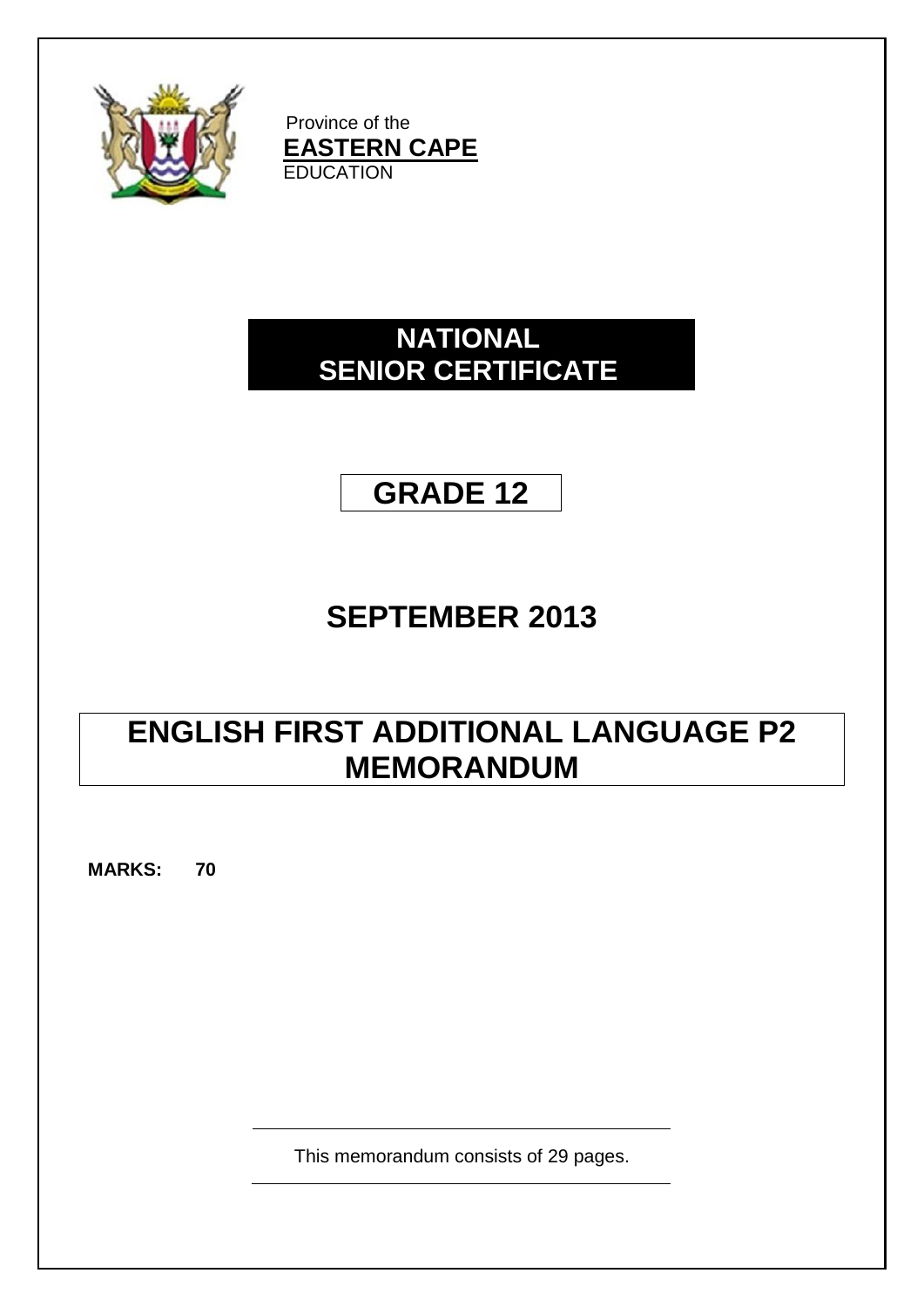#### **INSTRUCTIONS TO MARKERS**

- 1. Candidates are required to answer questions from TWO sections.
- 2. Assess candidates' responses as objectively as possible.
- 3. Essay questions: If the essay is shorter than the required word count, do not penalise because the candidate has already penalised him/herself. If the essay is too long, consider and assess up to a maximum of 50 words beyond the required word count and ignore the rest of the essay.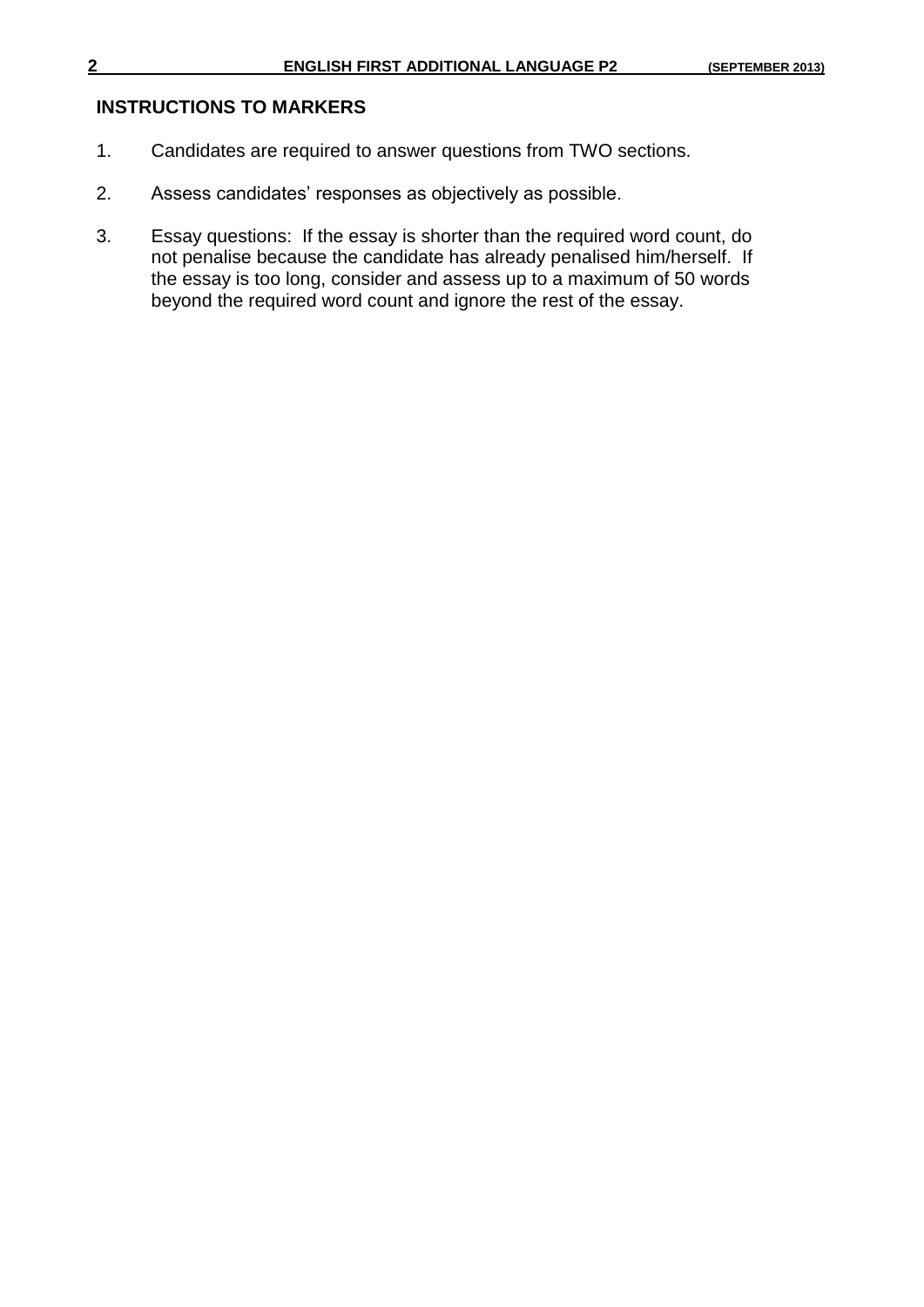#### **SECTION A: NOVEL**

NOTE: Candidates are required to answer ONE question (EITHER the essay OR the contextual question) **on the novel they have studied.**

#### **QUESTION 1 (ESSAY QUESTION)**

#### *TO KILL A MOCKINGBIRD* **by Harper Lee**

#### **NOTE: Use the 35-mark assessment rubric to assess candidates' essays. Consider all alternative responses which are substantiated with relevant references to the text.**

The following ideas may be included in the essay, among others:

- Lessons learnt from Miss Maudie
	- $\circ$  She allows the children to play in her garden, sometimes bakes them a cake, thus fostering friendship and trust.
	- o She does not interfere with other people's lives and does not gossip.
	- o She openly admires Atticus and tells the children their father is a brilliant lawyer.
	- o She has a good sense of humour: she playfully calls Atticus the 'devil from hell'.
	- o Scout learns about tolerance and being feminine from her.
	- o She is strong-willed, independent and shows strength of character when her house burns down.
	- $\circ$  She looks on the positive side and says she will be able to have a smaller house and a larger garden.
- Lessons learnt from Mr Cunningham
	- o Despite being poor farmers they are proud.
	- $\circ$  They do not accept charity; instead they pay the professional people by giving them vegetables or wood.
- Lessons learnt from Mrs Dubose
	- o She is a model of real courage.
	- o She displays inner strength to fight her morphine addiction.
- Lessons learnt from Calpurnia
	- o Although strict, she is caring and teaches them good manners.
	- o Shows respect for people, but occasionally speaks her mind.
	- o Practises true Christianity by never judging people harshly.
	- o When Walter Cunningham junior comes for dinner she tells Scout not to judge him when he pours molasses over his food.
	- o She instinctively understands how to make people feel at home.
	- $\circ$  She acts decisively and quickly when the mad dog comes walking down the street – she even alerts the Radleys.
	- $\circ$  She is kind and understanding she invites Scout into the kitchen when Scout feels lonely. **[35]**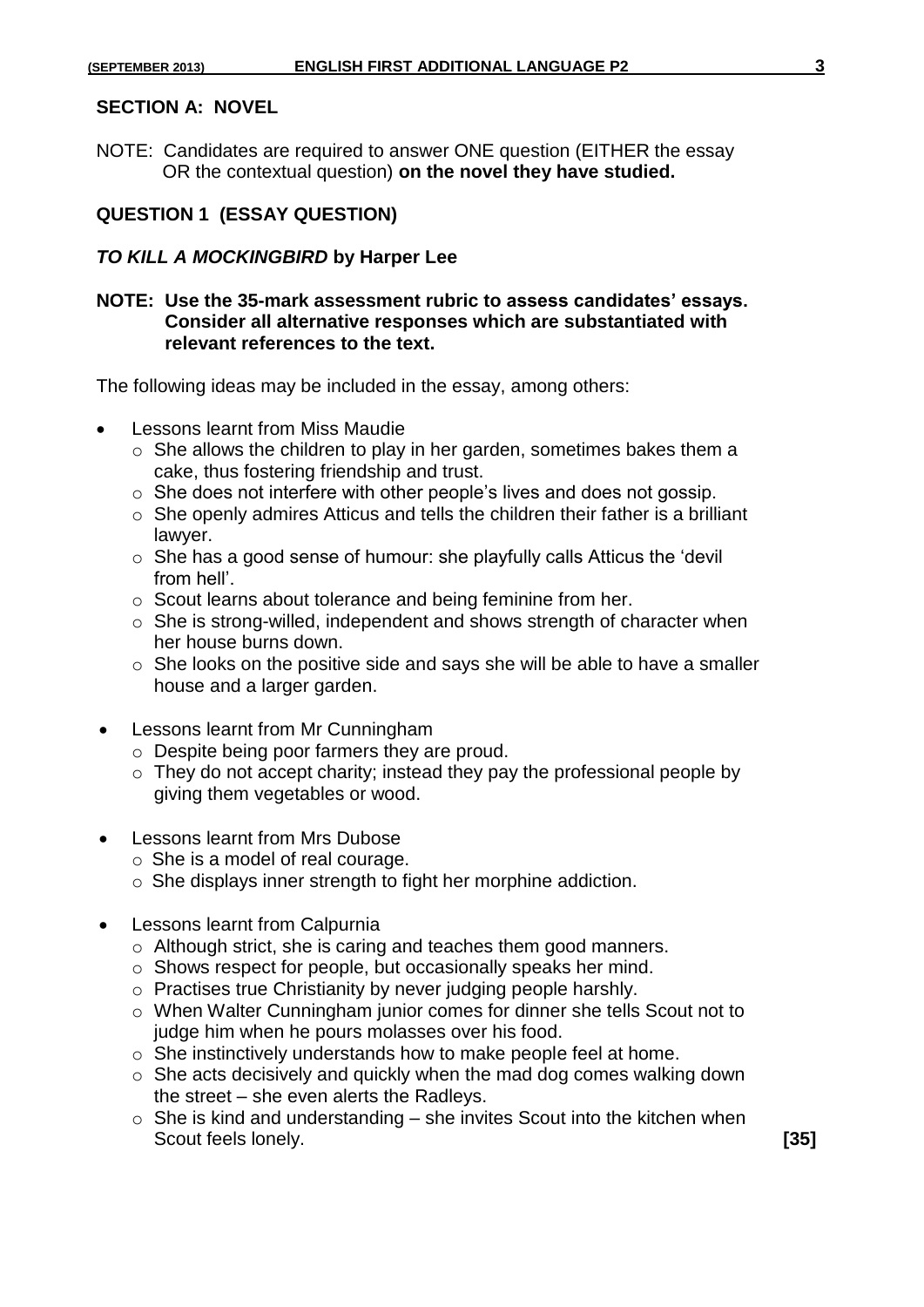## **QUESTION 2 (CONTEXTUAL QUESTION)**

#### *TO KILL A MOCKINGBIRD*

|     | 2.1 and 2.2. |               | <b>NOTE:</b> Candidates are required to answer BOTH questions, i.e. QUESTIONS                                                                                                                                               |     |
|-----|--------------|---------------|-----------------------------------------------------------------------------------------------------------------------------------------------------------------------------------------------------------------------------|-----|
| 2.1 | 2.1.1        | (a)           | D/Attorney for the accused                                                                                                                                                                                                  | (1) |
|     |              | (b)           | C/The alleged rape victim                                                                                                                                                                                                   | (1) |
|     |              | (c)           | A/The alleged rapist                                                                                                                                                                                                        | (1) |
|     | 2.1.2        |               | She says "paw" instead of "pa"/ "pop". (1)<br>She says "whaddya" instead of "what do you". (1)<br>She says "knowed" instead of "knew". (1)<br>She refers to the chiffarobe as 'a' not 'an' old dresser. (1)                 |     |
|     |              |               | <b>NOTE:</b> Any TWO of the above.                                                                                                                                                                                          | (2) |
|     | 2.1.3        |               | True. (1) "she declared firmly"<br>(1)                                                                                                                                                                                      |     |
|     |              |               | <b>NOTE:</b> Award a mark for the reason/motivation only if the first<br>part of the answer (TRUE) is correct. If only TRUE is<br>given award 1 mark.                                                                       | (2) |
|     | 2.1.4        |               | He has questioned her about her background/friendships/<br>relationship with her father.                                                                                                                                    |     |
|     |              |               | <b>OR</b>                                                                                                                                                                                                                   |     |
|     |              | the case.     | He has asked her personal questions/questions not relevant to                                                                                                                                                               | (1) |
|     | 2.1.5        |               | Mayella, a white woman has accused (1) Tom Robinson, a black<br>man of raping her. (1)                                                                                                                                      | (2) |
|     | 2.1.6        |               | No. (1) It is a strategy to see whether her present statement<br>corresponds with her testimony earlier/He is testing her<br>truthfulness. (1)                                                                              | (2) |
|     | 2.1.7        |               | She is telling lies./She is feeling guilty/She is nervous because<br>she knows she is comitting perjury. (1)<br>She is caught off guard by Atticus's question. (1)                                                          | (2) |
|     | 2.1.8        | children. (1) | The Ewells are filthy/seldom wash or wear shoes/have<br>diseases. (1)<br>The Ewells are illiterate. (1)<br>Bob Ewell is a drunk, lazy and an uncaring father. (1)<br>He is a bully and coward as he attacks two defenceless |     |
|     |              |               | <b>NOTE:</b> Accept any TWO of the above.                                                                                                                                                                                   | (2) |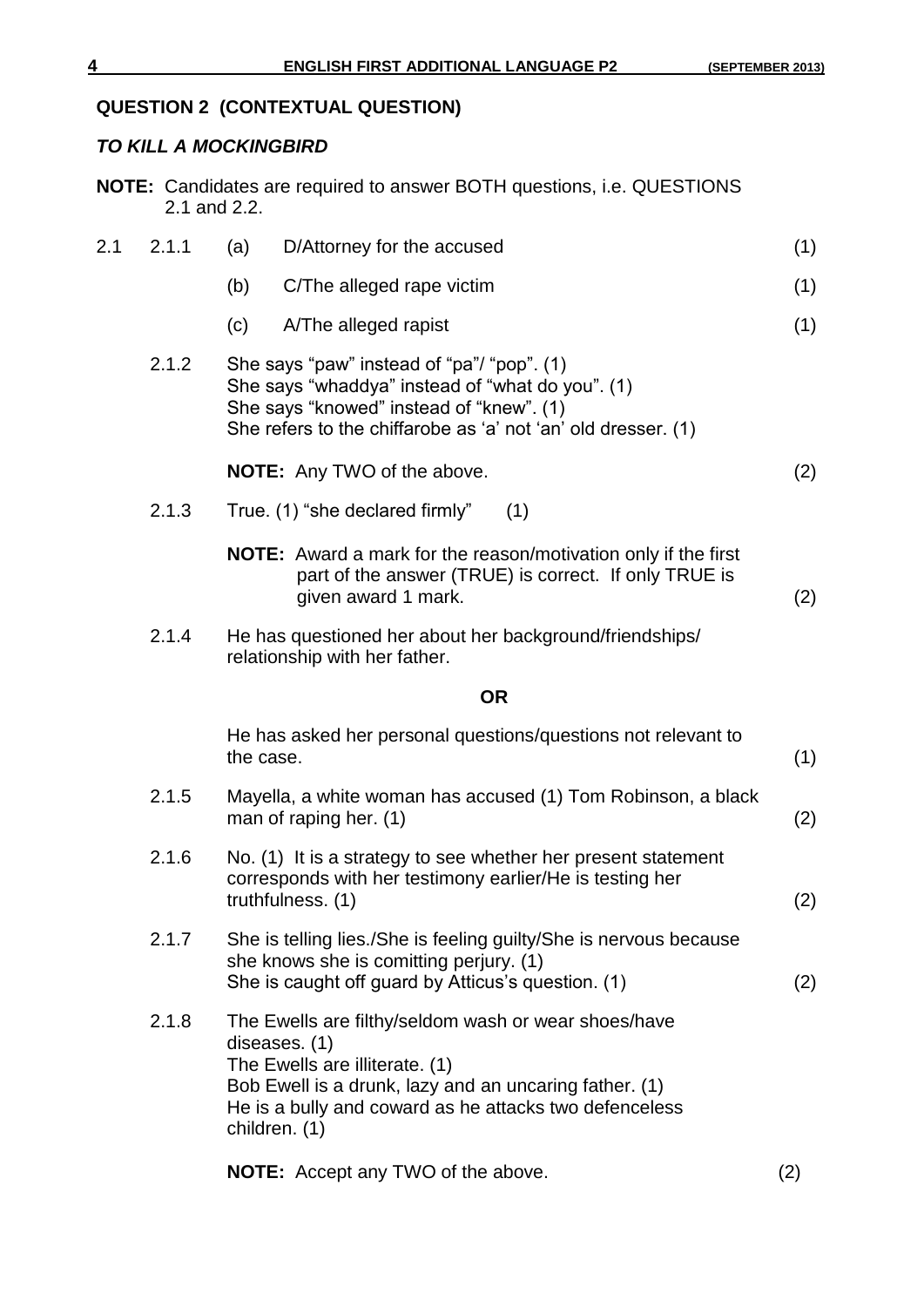Yes. Despite poverty and abuse she tries to keep clean. She accuses Tom as she is afraid that the white community will shun/ostracise her.

#### **OR**

- No. She is a blatant liar because she allows an innocent man to get convicted.
- **NOTE:** The above are only examples. Allow for the candidate's own interpretation. Do not award a mark if a reason is not given for the initial response. A candidate may score 1 mark for an answer that is not fully developed. (2)
- 2.2 2.2.1 Tom is found guilty of rape. (1) He is imprisoned/sent to jail. (1) He is shot seventeen times/shot dead while trying to escape. (1) (3)
	- 2.2.2 A newspaper article / column/ printed piece giving details of a dead person. (1)
	- 2.2.3 B/the editor's comments on the news of the day. (1)
	- 2.2.4 Justice has not been served/done/executed. (2)
	- 2.2.5 Yes. (1) The metaphor compares how a songbird is killed (1) to how Tom Robinson is killed. (1)

#### **OR**

Yes. (1) A songbird is innocent and does not damage property. (1) Tom is also innocent and harmless. (1)

#### **OR**

|       | Yes. (1) The manner in which Tom dies is wrong, (1) just as it is<br>wrong to shoot a songbird. (1)                                                                       | (3)        |
|-------|---------------------------------------------------------------------------------------------------------------------------------------------------------------------------|------------|
| 2.2.6 | The jury.                                                                                                                                                                 | (1)        |
| 2.2.7 | Initially, she thinks that Tom had a fair trial. (1)<br>Later, she realises that no matter how well Atticus had defended<br>Tom, he had no chance of being acquitted. (1) | (2)        |
| 2.2.8 | In Maycomb, the people's hearts are filled with racial prejudice<br>and they are unable to be fair. (1) Tom was guilty in their eyes<br>before the case even began. (1)   | (2)        |
| 2.2.9 | He is critical./He is not afraid of them. (1)<br>He is indifferent to their patronage/He does not care if they do<br>not support his newspaper. (1)                       | (2)<br>351 |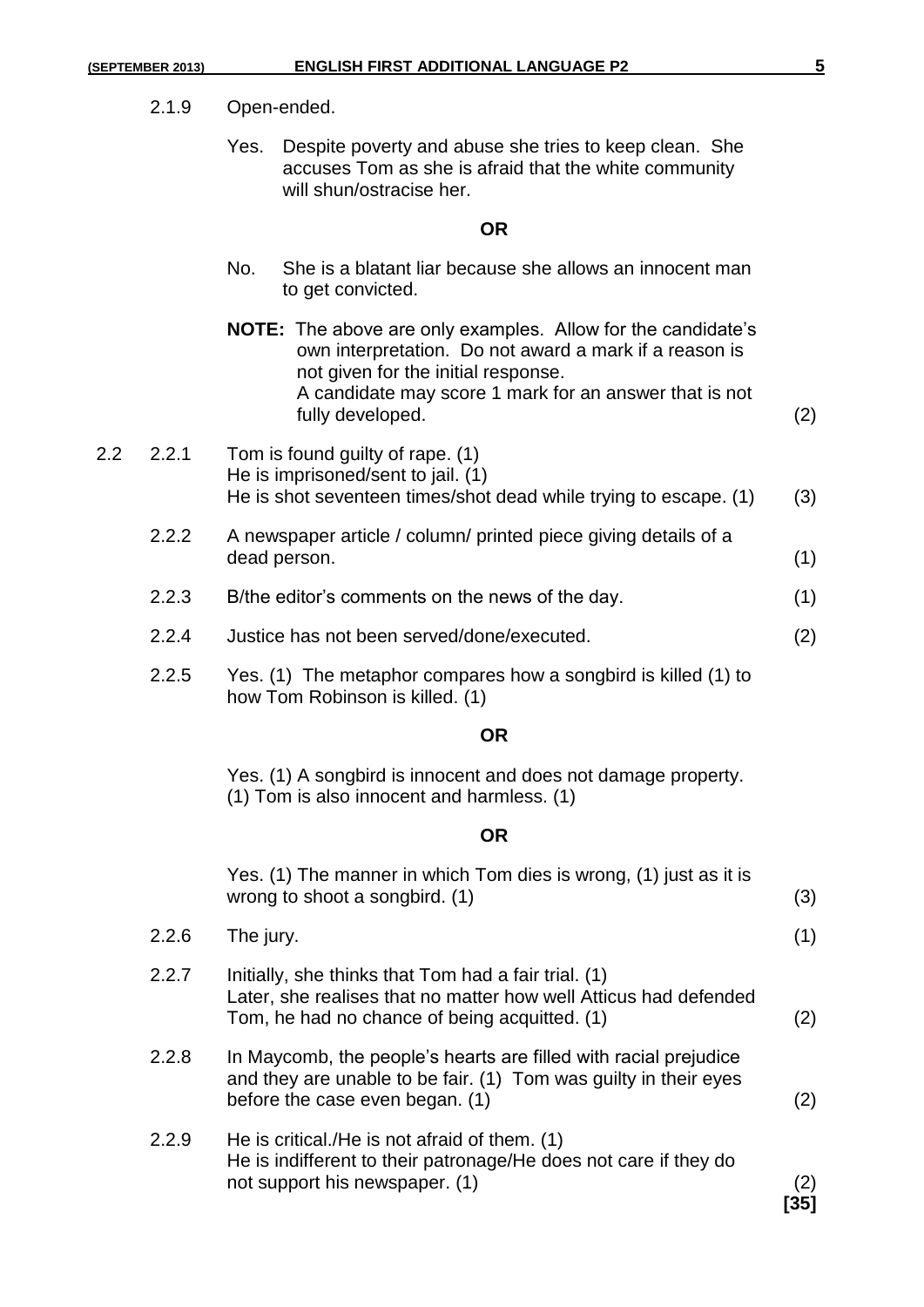#### **QUESTION 3 (ESSAY QUESTION)**

#### *LORD OF THE FLIES*

#### **NOTE: Use the 35-mark assessment rubric to assess candidates' essays. Consider all alternative responses which are substantiated with relevant references to the text.**

- Piggy's role in the novel as being rational, practical and sensible.
	- o Piggy represents intellect and thoughtfulness.
	- o He is conservative and rational.
	- $\circ$  He is the weakest, in terms of physical ability and therefore, also a victim of Jack's bullying.
	- o He is the first to realise that they will not automatically be rescued.
	- $\circ$  It is his idea to use the conch to call an assembly and emphasise the importance of the conch.
	- o He shows loyalty and courage in supporting Ralph as Jack increasingly challenges Ralph's "liberal" style of leadership.
	- o When Jack steals his glasses, he is determined to get them back, 'because what's right's right.'
	- o He dismisses the superstitious beliefs of the others and is adamant that the beast is not real.
	- $\circ$  He believes that it is the lack of 'common sense' which is the cause of the break-up between Ralph and Jack (when the majority of the biguns join Jack and his tribe).
- Simon's role in the novel as being a visionary, kind and sensitive.
	- o Simon is kind, caring, brave, hardworking and unselfish.
	- $\circ$  He is kind to the littluns when he helps them collect fruit.
	- o His kindness/compassion also extends to Piggy, when he gives his portion of the pig-meat to Piggy after Jack refuses to give him any.
	- o He shows courage/bravery by going up the mountain to face the beast.
	- $\circ$  He realises that the danger on the island is not out there in the form of a beast, but within the boys themselves.
	- $\circ$  The boys, in their immaturity, do not listen to him as they think he is mad ('batty').
	- o He discovers the true nature of the beast, that is, in fact, the corpse of a parachutist.
	- $\circ$  In the scene where he is face to face with the 'Lord of the Flies' (the pig's head which symbolises the devil), he is told that he must keep away, otherwise he will be killed.
	- o He arrives in the middle of the storm and the hunting frenzy, with the intention of telling the boys that there is no beast, and is killed by them.
- The deaths of Simon and Piggy.
	- $\circ$  Simon arrives in the middle of the storm and the hunting frenzy, with the intention of telling the boys that there is no beast, and is killed by them.
	- o When Piggy faces up to Jack and his tribe to get his glasses back, Roger leans with all his weight on the lever.
	- o The rock strikes Piggy and both he and the conch are destroyed. (The destruction of Piggy and the conch together symbolises that the voice of reason and order is silenced on the island). **[35]**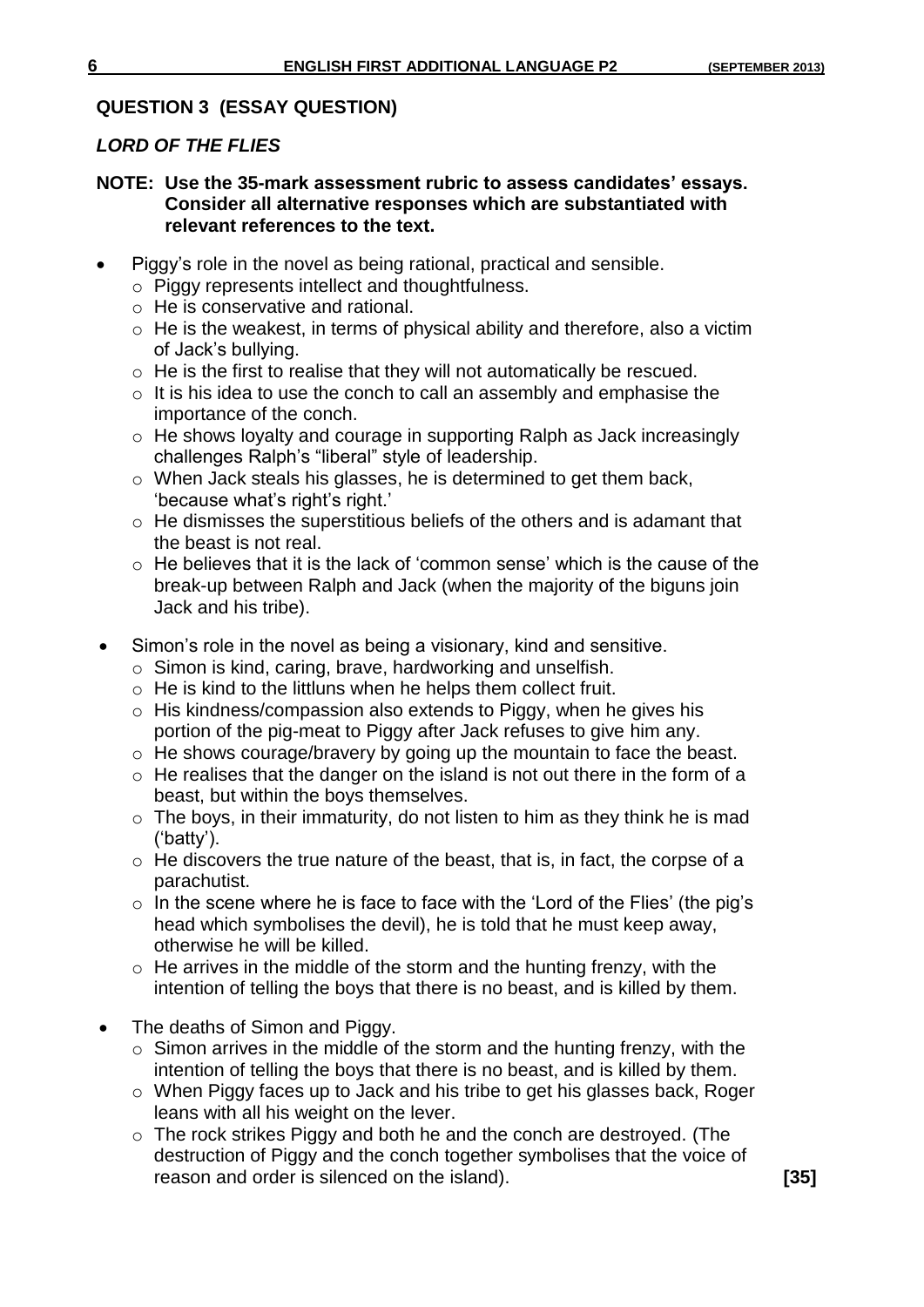# **QUESTION 4 (CONTEXTUAL QUESTION)**

## *LORD OF THE FLIES*

| <b>NOTE:</b> Candidates are required to answer BOTH questions, i.e. QUESTIONS |
|-------------------------------------------------------------------------------|
| 4.1 and 4.2.                                                                  |

| 4.1 | 4.1.1 | (a)           | C/Throws stones at Henry                                                                                                                                                                                                                                     | (1) |
|-----|-------|---------------|--------------------------------------------------------------------------------------------------------------------------------------------------------------------------------------------------------------------------------------------------------------|-----|
|     |       | (b)           | D/Often faints                                                                                                                                                                                                                                               | (1) |
|     |       | (c)           | A/'Life is scientific' is his motto                                                                                                                                                                                                                          | (1) |
|     | 4.1.2 | (a)           | He is surprised/astonished/amazed/incredulous.                                                                                                                                                                                                               | (1) |
|     |       | (b)           | He is amazed at Jack's confidence/He cannot believe<br>that Jack takes over control of the group.                                                                                                                                                            | (2) |
|     | 4.1.3 |               | Jack does not believe there is a beast. (1)<br>According to Piggy, the beast is not scientific. (1)<br>Phil thinks the beast walks at night. (1)<br>Percival maintains the beast comes from the sea. (1)<br>Simon feels "they" (the boys) are the beast. (1) |     |
|     |       |               | <b>NOTE:</b> Any TWO of the above.                                                                                                                                                                                                                           | (2) |
|     | 4.1.4 |               | He is cruel/spiteful. (1)<br>He is insensitive to the fears of the littluns/unsympathetic. (1)                                                                                                                                                               | (2) |
|     | 4.1.5 |               | True. (1) "I've been all over this island."/"By myself."/" if there<br>were  I'd have seen it" (1)                                                                                                                                                           |     |
|     |       |               | <b>NOTE:</b> Award a mark for the reason/motivation only if the first<br>part of the answer (TRUE) is correct.<br>Only TRUE is given award 1 mark.                                                                                                           | (2) |
|     | 4.1.6 | united. $(1)$ | He realises that things on the island are falling apart./He is<br>worried about the boys' lack of discipline. (1)<br>He needs to revisit the rules in order to keep them civilised and                                                                       | (2) |
|     | 4.1.7 |               | At the first meeting they discussed fun and adventure. (1)<br>This meeting is to discuss serious and important matters. (1)                                                                                                                                  | (2) |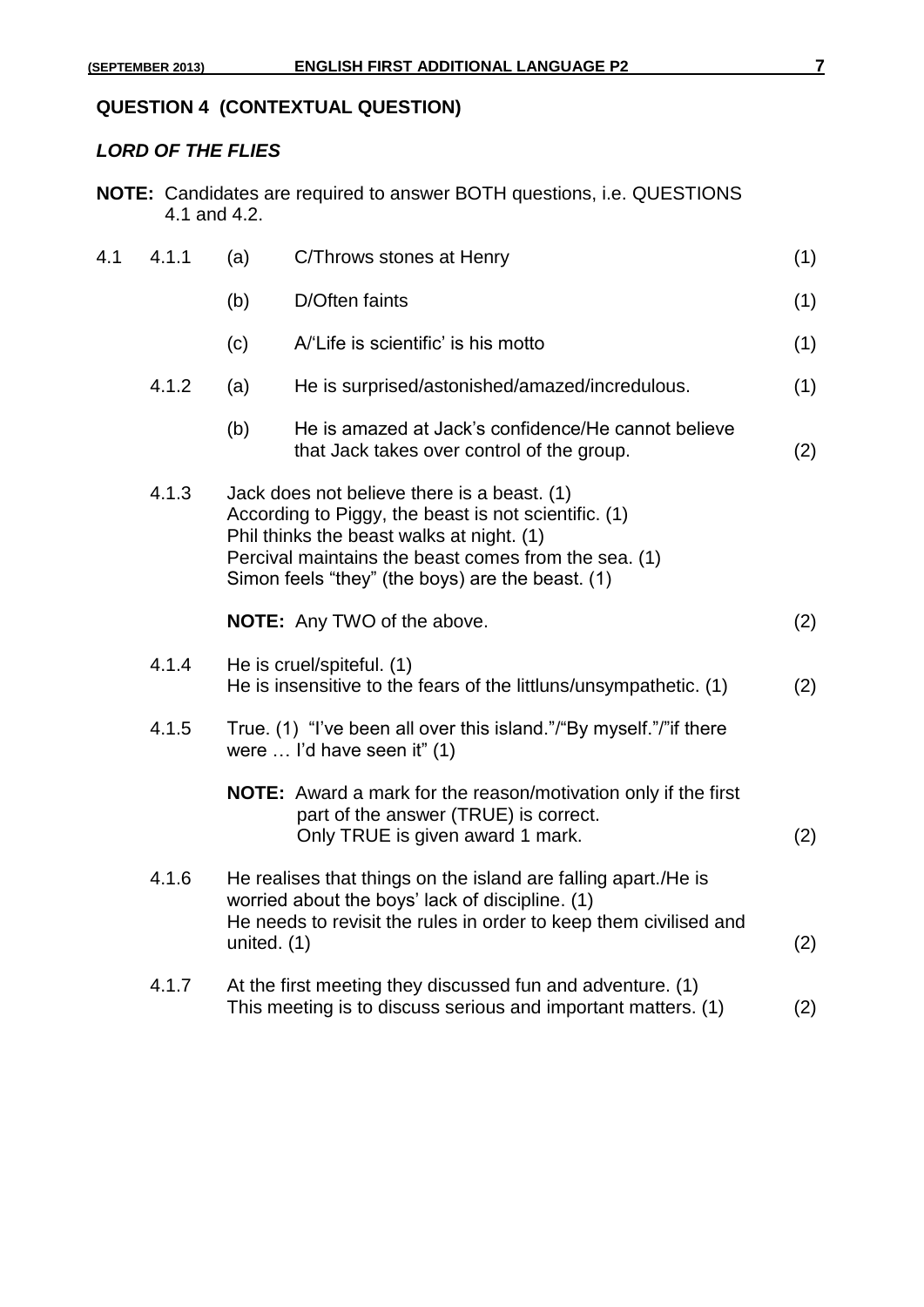Yes. Adults would have exercised authority and organised better.

#### **OR**

| No. | The adults are indirectly the cause of the boys' |
|-----|--------------------------------------------------|
|     | predicament as they are waging war.              |

**NOTE:** The above are only examples. Allow for the candidate's own interpretation. Do not award a mark if a reason is not given for the initial response. A candidate may score 1 mark for an answer that is not fully developed. (2)

|  |  | 4.2 4.2.1 "waved his spear" |  |  |  |
|--|--|-----------------------------|--|--|--|
|--|--|-----------------------------|--|--|--|

- 4.2.2 It is delicious/juicy/tasty (1)
- 4.2.3 A/foreboding (1)
- 4.2.4 Personification (1)
- 4.2.5 (a) impatiently (1)
	- (b) throne (1)
	- $(c)$  sauntered  $(1)$  (3)
- 4.2.6 The mask/Jack's painted face. (1)
- 4.2.7 (a) figurative (1)
	- (b) literal  $(1)$  (2)
- 4.2.8 Simon goes up the mountain and discovers the 'beast' is a dead parachutist. (1) He goes back to tell the others about his discovery. (1) In the darkness/frenzy caused by the boys' dancing and chanting, he is mistaken for the beast and killed. (1) (3)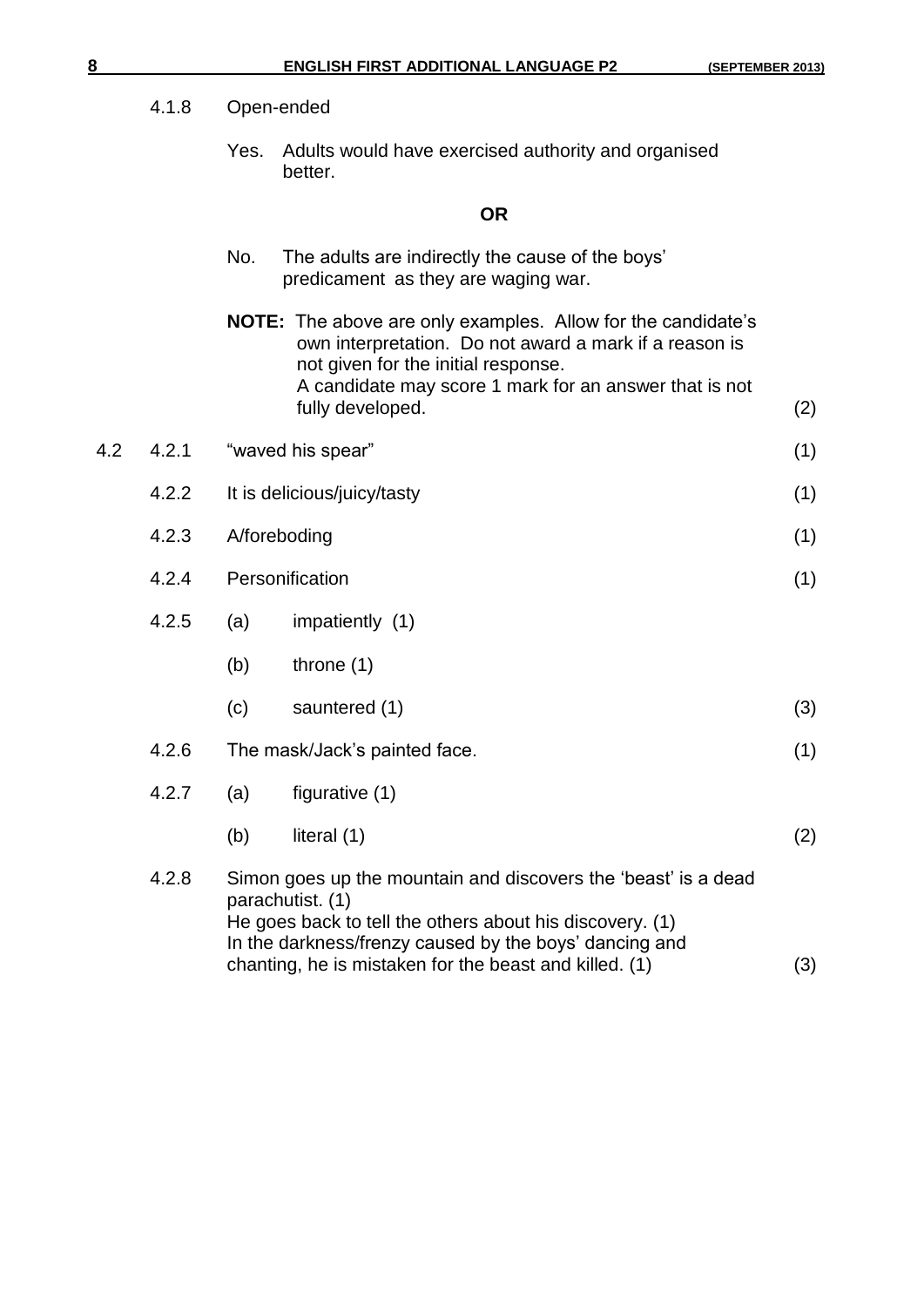#### 4.2.9 Open-ended

Yes. Jack and his tribe have fun and adventure by hunting/a carefree attitude.

#### **OR**

- No. Both Ralph and Piggy are wise to realise that rescue is far more important than adventure.
- **NOTE:** The above are only examples. Allow for the candidate's own interpretation. Do not award a mark if a reason is not given for the initial response. A candidate may score 1 mark for an answer that is not fully developed. (2)
- 4.2.10 Leadership and power. (1) Jack rules/dominates the boys now. The boys worship him/sit before him, bring him food and drink. (1)

#### **OR**

Leadership and power. (1) He rules them by means of fear, violence and threats.  $(1)$  (2)

**[35]**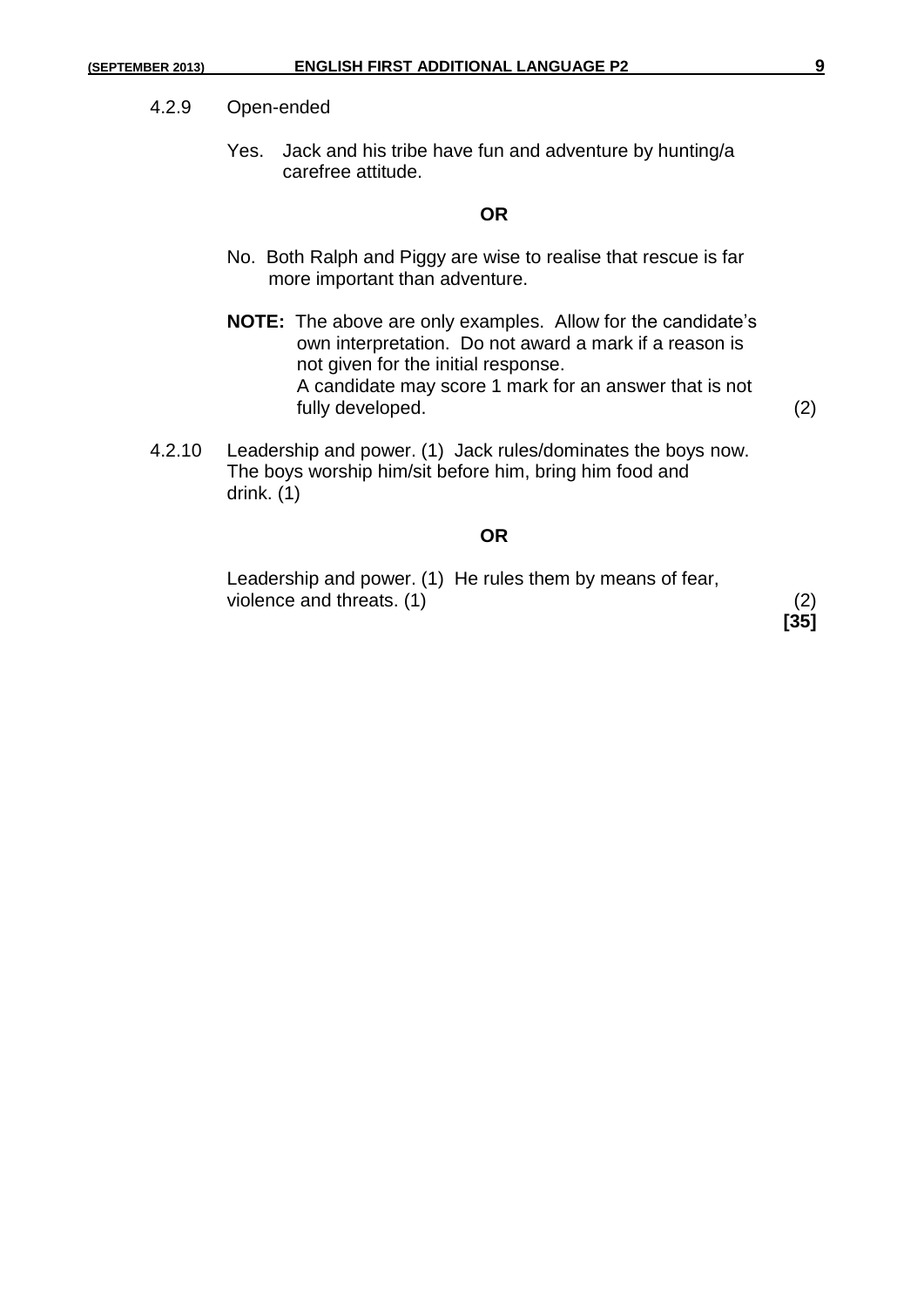#### **QUESTION 5 (ESSAY QUESTION)**

#### *A GRAIN OF WHEAT*

#### **NOTE: Use the 35-mark assessment rubric to assess candidates' essays. Consider all alternative responses which are substantiated with relevant references to the text.**

- The rivalry of Gikonyo and Karanja over Mumbi
	- o Both Gikonyo and Karanja were in love with Mumbi and competed for her attention.
	- $\circ$  The train race the first one described is when Gikonyo wins her love.
	- o Karanja wins the literal race because he runs faster.
	- o Gikonyo has already fallen in love with Mumbi he has been looking out for her because he has not seen her at the dances.
	- o He (Gikonyo) also compliments her on her voice.
	- o Gikonyo thinks that Karanja is superior to him e.g. in guitar playing, confidence and ability.
	- o Gikonyo and Mumbi's attraction for each other is mutual.
	- o Gikonyo is detained.
	- o While Gikonyo is in detention, Karanja again tries to win Mumbi's love.
	- o He (Karanja) impregnates Mumbi.
	- o After his release, Gikonyo refuses to speak to her about the child.
	- o During the Uhuru celebrations there is another race.
	- o Gikonyo trips and breaks his arm, blocking Karanja.
	- o Mumbi runs to Gikonyo's aid and cradles his head in her arms.
	- o Karanja realises he has lost Mumbi.
- Karanja's underhand dealings with the British
	- o Karanja, a collaborator with the British, is suspected of betraying Kihika.
	- o He enjoys the power the white people confer on him.
	- o When the whites leave, he fears black power, probably afraid of retaliation because he turned his back on his own people. **[35]**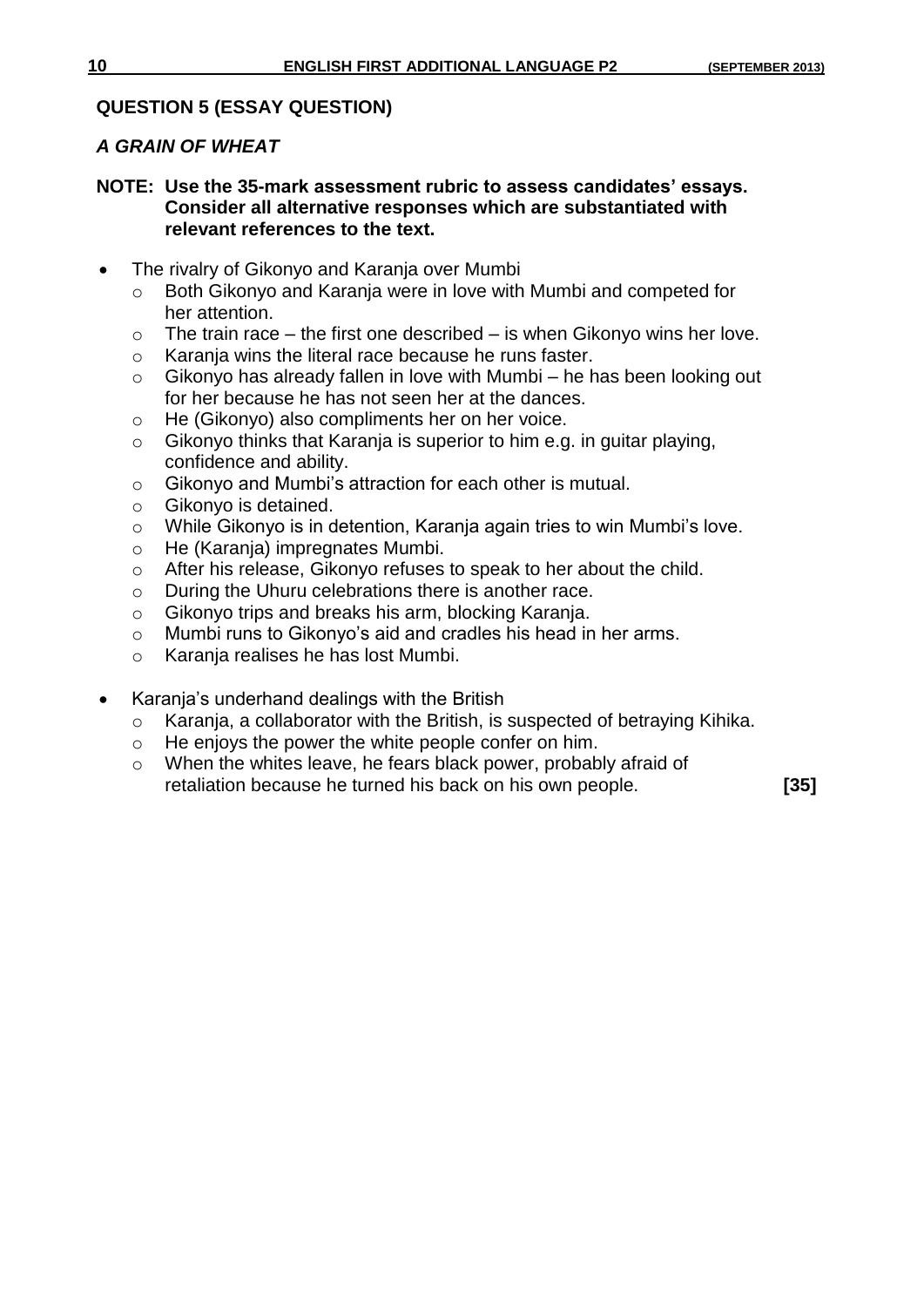#### *A GRAIN OF WHEAT*

| <b>NOTE:</b> Candidates are required to answer BOTH questions, i.e. QUESTION |
|------------------------------------------------------------------------------|
| 6.1 and 6.2.                                                                 |

| 6.1 | 6.1.1 | B/considered a martyr<br>A/Kenyan rebel group |     |
|-----|-------|-----------------------------------------------|-----|
|     |       | D/a lieutenant                                | (3) |

6.1.2 Lieutenant Koina (1) and General R/Russia (1) (2)

| 6.1.3 | Mugo is considered a living legend/his part in the Struggle was |  |
|-------|-----------------------------------------------------------------|--|
|       | considered as great as Kihika's. (1)                            |  |
|       | They want Mugo to make the main speech at the Uhuru             |  |
|       | (Independence Day) celebrations. (1)                            |  |
|       | They want him to pay tribute to Kihika and others who have      |  |
|       | sacrificed their lives for Kenya's freedom. (1)                 |  |
|       | Gikonyo also suggests that he might be chief of the area        |  |
|       | later. $(1)$                                                    |  |
|       |                                                                 |  |

**NOTE:** Any THREE of the above. (3)

6.1.4 Warui had been a member of the party since the beginning. (1) He is a village elder(1) and is respected amongst the villagers. (1)

**NOTE:** Accept any TWO of the above.

Wambui had been an activist in the organisation/the Party. (1) She often risked her life by carrying messages between the villages and the forest fighters. (1)

|       | <b>NOTE:</b> Any ONE point per character of the above.                                                                      | (2) |
|-------|-----------------------------------------------------------------------------------------------------------------------------|-----|
| 6.1.5 | D/Russia                                                                                                                    | (1) |
| 6.1.6 | General R. is determined to find the person who betrayed<br>Kihika. (1)<br>He also displays his loyalty towards Kihika. (1) | (2) |
| 6.1.7 | Koina is deeply affected by/admires the fact that Kihika was<br>prepared to lead and die for his people.                    |     |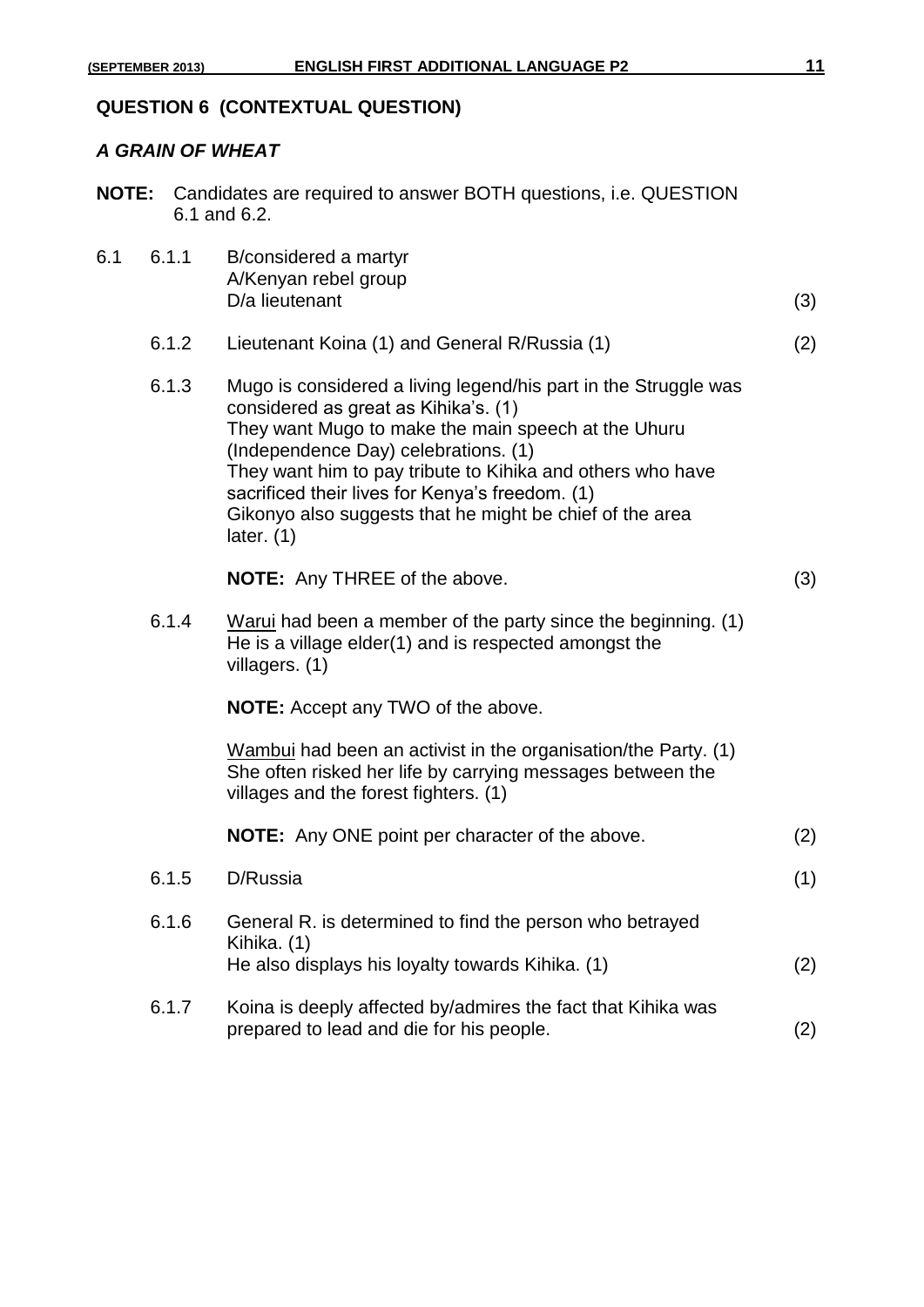#### 6.1.8 Open-ended.

Yes. He says that it was Kihika who gave him self-respect and made him proud to be a black man./Kihika, who was at the forefront of the storming of Mahee made him (Koina) realise that black power could overthrow white might.

#### **OR**

- No. Kihika was ruthless. He shot District Officer (D.O.) Robson in cold blood.
- **NOTE:** The above are only examples. Allow for the candidate's own interpretation. Do not award a mark if a reason is not given for the initial response. A candidate may score 1 mark for an answer that is not fully developed. (2)

6.1.9 Agree. Kihika did not only preach about self-sacrifice/people laying down their lives, he made one of the ultimate sacrifices – his own life./His public hanging for refusing to give up his principles has some similarities with a crucifixion.

#### **OR**

| Disagree. | Kihika was arrogant and bloodthirsty – qualities |
|-----------|--------------------------------------------------|
|           | that could not be associated with a Christ-      |
|           | like figure. /He was hanged in public, which     |
|           | is not the same as being crucified.              |

**NOTE:** The above are only examples. Allow for the candidate's own interpretation. Do not award a mark if a reason is not given for the initial response. A candidate may score 1 mark for an answer that is not fully developed. (2)

#### 6.2 6.2.1 She stopped clapping. (1) Her excitement changed to despair. (1) (2)

- 6.2.2 False. (1) 'many people had opted out of the race.' (1)
	- **NOTE:** Award a mark for the reason/motivation only if the first part of the answer (FALSE) is correct. If only FALSE is given award 1 mark. (2)
- 6.2.3 She is embarrassed because she is reminded of an earlier race in which Gikonyo and Karanja competed for her love./She remembers that she is estranged from Gikonyo because of her betrayal of him with Karanja. (2)
- 6.2.4 Mumbi had written a note to Karanja in which she requested him to stay away from the celebrations because she knew his life was in danger. (2)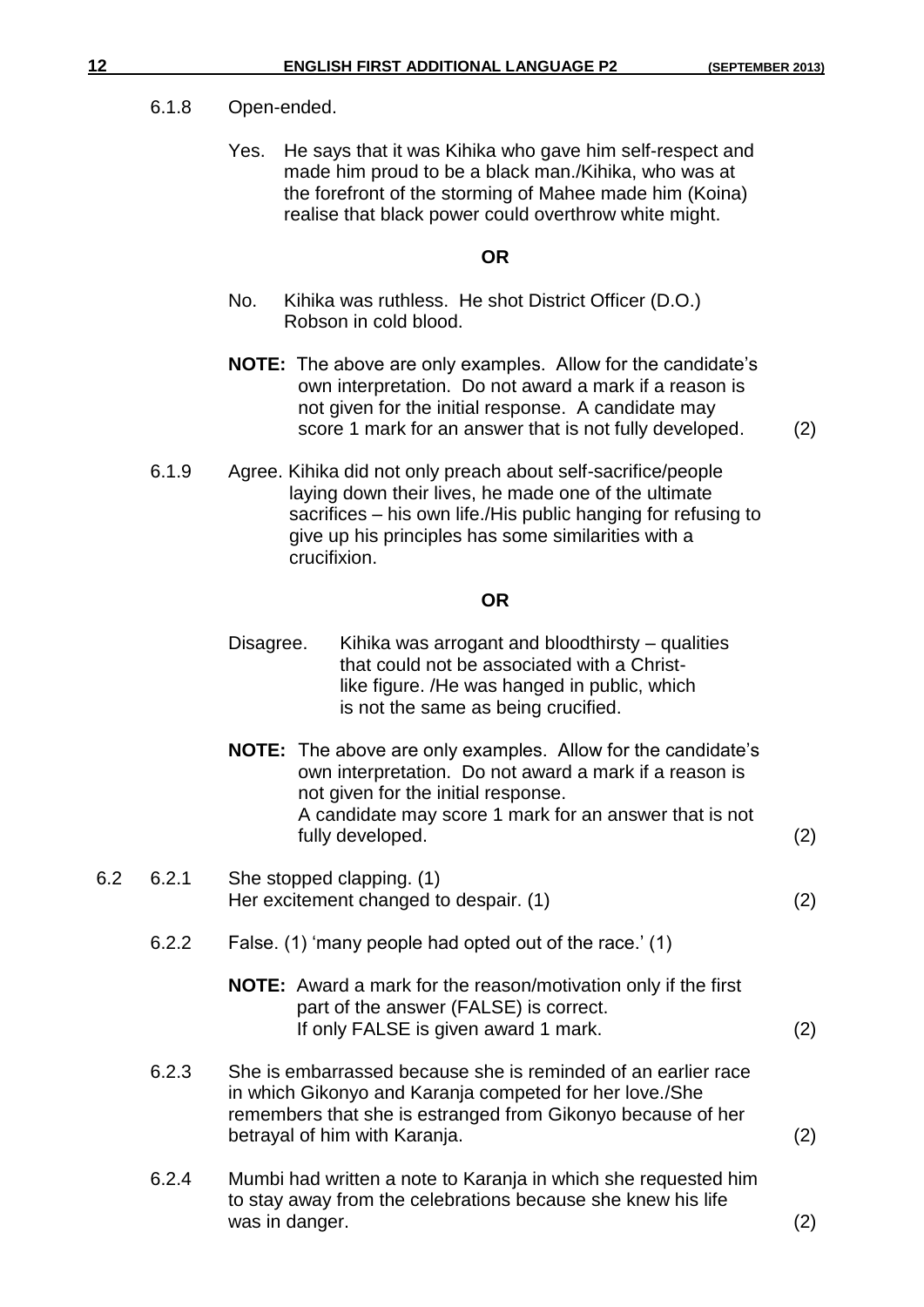| (SEPTEMBER 2013) | <b>ENGLISH FIRST ADDITIONAL LANGUAGE P2</b>                                                                                                                                             | 13          |
|------------------|-----------------------------------------------------------------------------------------------------------------------------------------------------------------------------------------|-------------|
| 6.2.5            | Karanja sees Mumbi's note as a sign of interest in him, or as an<br>invitation.                                                                                                         | (2)         |
| 6.2.6            | She is compassionate (1) and forgiving. (1)                                                                                                                                             | (2)         |
| 6.2.7            | She had found out who had really betrayed her brother, Kihika.<br>It was Mugo and not Karanja.                                                                                          | (2)         |
| 6.2.8            | Rain can be a life-giving force, but a storm can also destroy.<br>The storm suggests that Uhuru might bring new life, but there is<br>also the threat of that new life being destroyed. | (2)<br>[35] |
|                  | <b>TOTAL SECTION A:</b>                                                                                                                                                                 | 35          |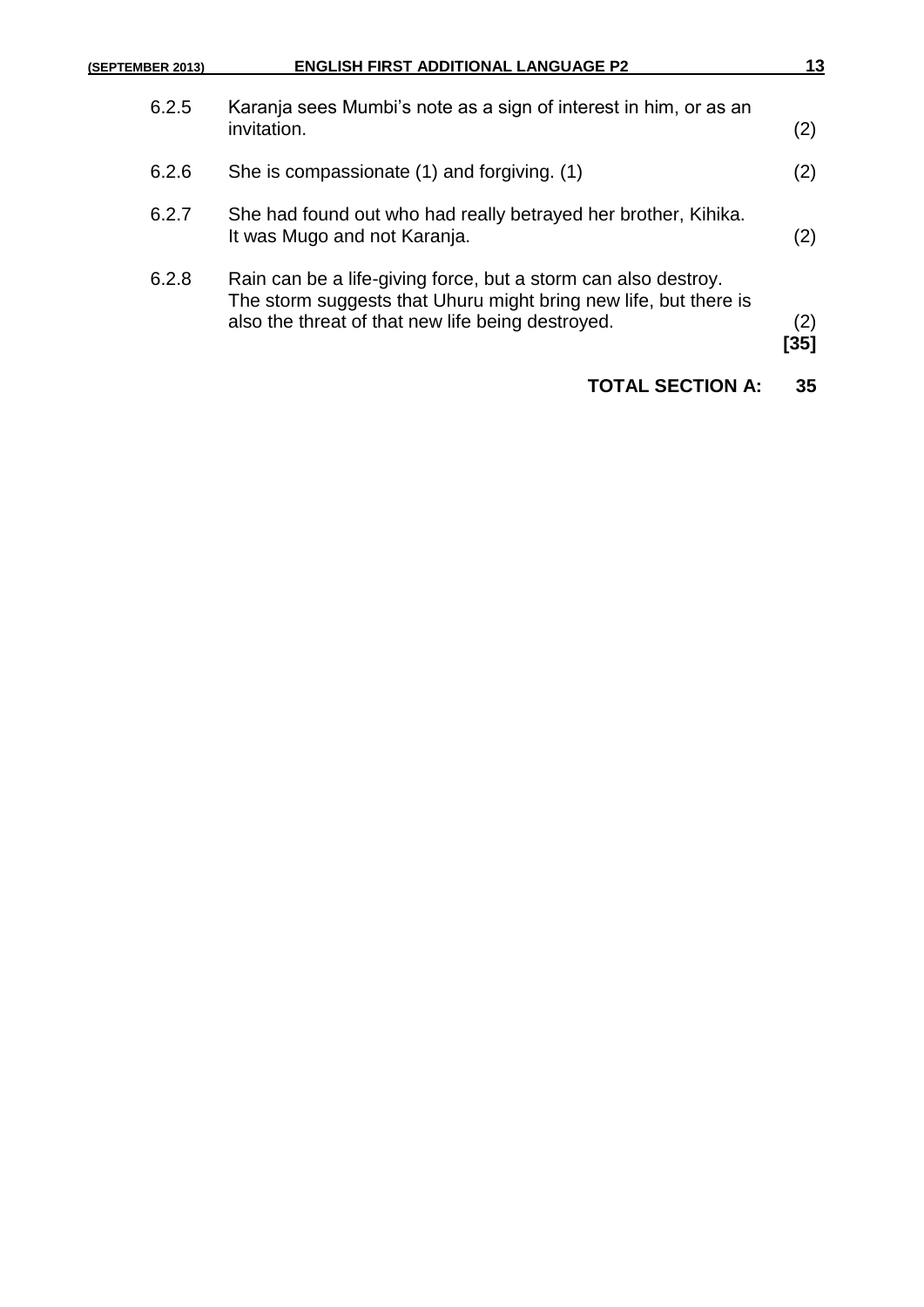#### **SECTION B: DRAMA**

**NOTE:** Candidates are required to answer ONE question (EITHER the essay OR the contextual question) **on the drama they have studied.**

#### **QUESTION 7 (ESSAY QUESTION)**

#### *ROMEO AND JULIET*

#### **NOTE: Use the 35-mark assessment rubric to assess candidates' essays. Consider all alternative responses which are substantiated with relevant references to the text.**

- How quickly Romeo falls in love with Juliet
	- o Romeo falls in love with Juliet only hours after swearing that he will never get over Rosaline.
	- o Even Juliet comments that their love is 'too rash' and 'too sudden'.
	- o He acts decisively on their love by getting married immediately.
	- o He keeps their marriage a secret.
	- o Friar Lawrence cautions him to try to be more moderate and not too feel everything so strongly.
- Romeo's strong belief in the power of fate and destiny
	- o He lacks the ability to take responsibility for his actions and blames Fate for what happens to him.
	- o He has a bad feeling about going to the Capulet ball and says it is fate leading him there.
	- o He blames Fortune when he kills Tybalt.
	- o Juliet's apparent death is also blamed on Fortune.
	- o He does not give careful thought to what he does, when he decides to go against Fate.
- Romeo's tendency to make impulsive decisions
	- o He does not think everything through.
	- o He sneaks up to Juliet's bedroom without thinking of the consequences of being discovered there.
	- o His killing of Tybalt leads directly to his banishment.
	- o He kills Paris, without thought.
	- o He decides instantly to kill himself when he hears of Juliet's apparent death.
	- o He does not seek out Friar Lawrence for advice as he did so many times before. **[35]**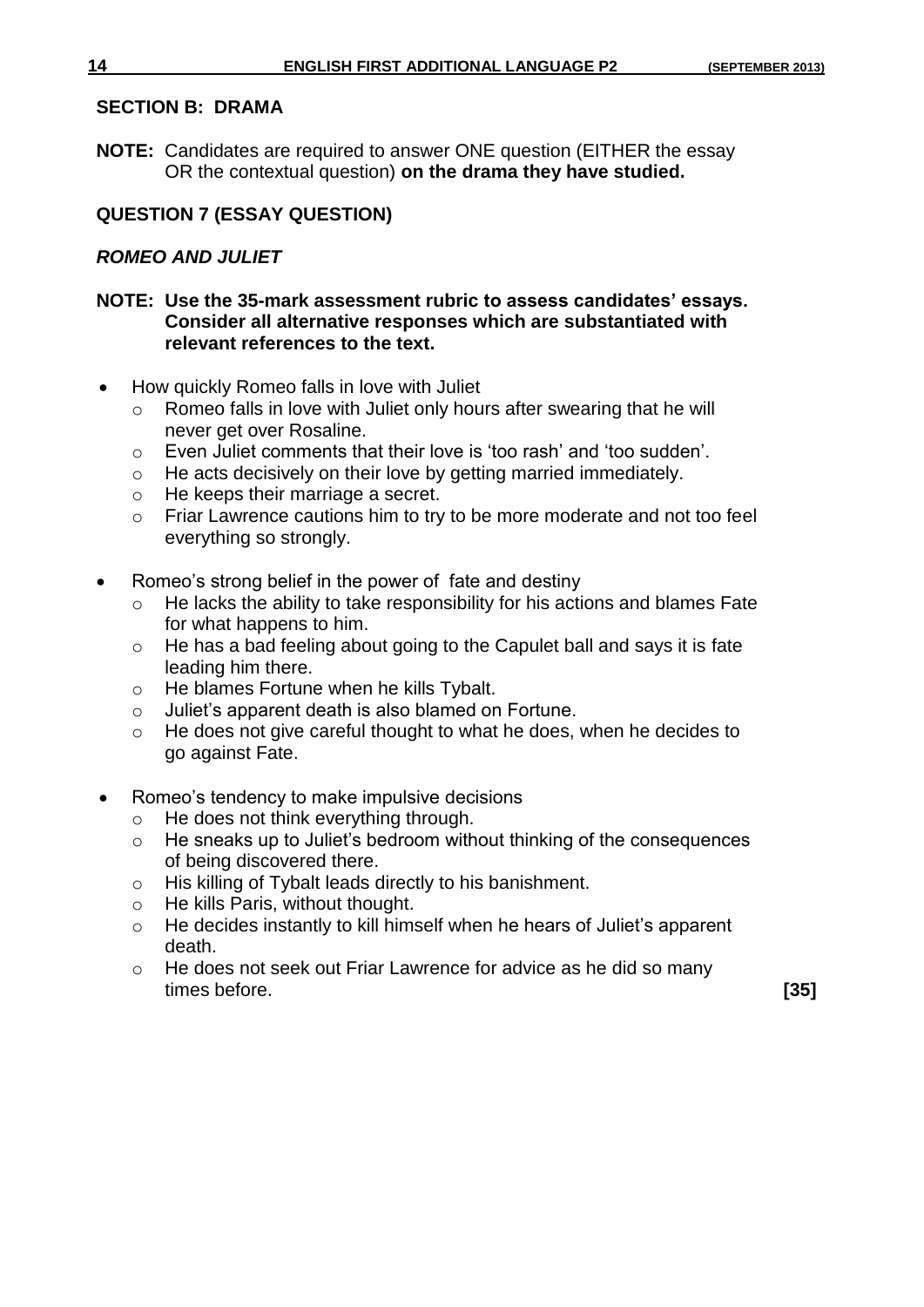### **QUESTION 8 (CONTEXTUAL QUESTION)**

#### *ROMEO AND JULIET*

| <b>NOTE:</b> |       | 8.1 and 8.2. |     | Candidates are required to answer BOTH questions, i.e. QUESTIONS                                                                                                                                                                                                                                                                                                                              |     |
|--------------|-------|--------------|-----|-----------------------------------------------------------------------------------------------------------------------------------------------------------------------------------------------------------------------------------------------------------------------------------------------------------------------------------------------------------------------------------------------|-----|
| 8.1          | 8.1.1 |              | (a) | C/his name is associated with cats                                                                                                                                                                                                                                                                                                                                                            | (1) |
|              |       |              | (b) | E/a male servant                                                                                                                                                                                                                                                                                                                                                                              | (1) |
|              |       |              | (c) | A/his name means 'well-wishing'                                                                                                                                                                                                                                                                                                                                                               | (1) |
|              |       |              | (d) | D/his name means 'quarrelsome'                                                                                                                                                                                                                                                                                                                                                                | (1) |
|              | 8.1.2 |              | (a) | The word 'drawing', means that Romeo is drawing his<br><u>sword</u> .                                                                                                                                                                                                                                                                                                                         | (1) |
|              |       |              | (b) | He wants to use his sword to break up the fight (1)<br>between Mercutio and Tybalt. (1)                                                                                                                                                                                                                                                                                                       | (2) |
|              | 8.1.3 |              | (a) | <b>Escalus</b>                                                                                                                                                                                                                                                                                                                                                                                | (1) |
|              |       |              | (b) | Prince Escalus has specially/expressly (1) forbidden<br>fighting/brawling/quarrelling/duelling in the streets of<br>Verona. (1)                                                                                                                                                                                                                                                               | (2) |
|              |       |              | (c) | Romeo is married to Juliet in secret. (1)<br>At this stage, Tybalt is unaware of the fact that he is now<br>related to Romeo/Romeo's cousin by marriage. (1)                                                                                                                                                                                                                                  | (2) |
|              | 8.1.4 |              |     | <b>B/Montagues and Capulets</b>                                                                                                                                                                                                                                                                                                                                                               | (1) |
|              | 8.1.5 |              | pun |                                                                                                                                                                                                                                                                                                                                                                                               | (1) |
|              | 8.1.6 |              | (a) | anger                                                                                                                                                                                                                                                                                                                                                                                         | (1) |
|              |       |              | (b) | In his attempt to stop the fight, Romeo blocks Mercutio.<br>This makes Tybalt stab Mercutio by reaching/going below<br>Romeo's arm.                                                                                                                                                                                                                                                           | (2) |
| 8.2          | 8.2.1 |              | (a) | Mantua                                                                                                                                                                                                                                                                                                                                                                                        | (1) |
|              |       |              | (b) | Mercutio and Tybalt insult each other in the street of<br>Verona. (1)<br>Romeo arrives and Tybalt insults Romeo. (1)<br>Romeo refuses to fight his new 'cousin-by-marriage'/tries<br>to stop the fight. (1)<br>Tybalt fatally wounds Mercutio. (1)<br>Romeo avenges Mercutio's death and kills Tybalt. (1)<br>The prince exiles/banishes Romeo from Verona/Romeo is<br>banished to Mantua.(1) |     |

**NOTE:** Any THREE of the above. (3)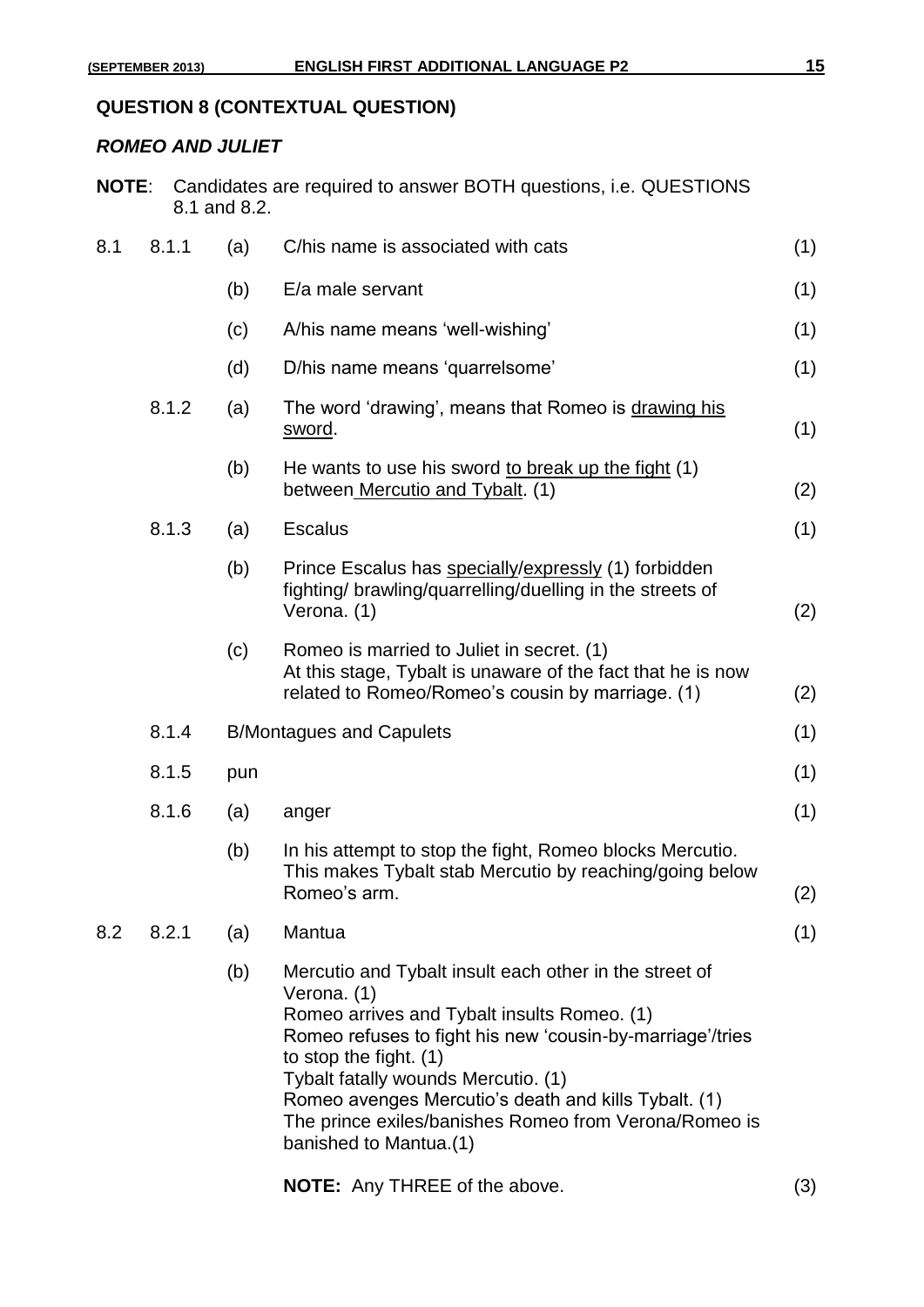| 16    |              | <b>ENGLISH FIRST ADDITIONAL LANGUAGE P2</b>                                                                                                                                                                                                       | (SEPTEMBER 2013) |
|-------|--------------|---------------------------------------------------------------------------------------------------------------------------------------------------------------------------------------------------------------------------------------------------|------------------|
| 8.2.2 |              | Balthasar has come to tell Romeo that Juliet is dead.                                                                                                                                                                                             | (1)              |
| 8.2.3 | stars. $(1)$ | He is referring to his fate/destiny (1) that is influenced by the                                                                                                                                                                                 | (2)              |
| 8.2.4 |              | <b>Differences</b><br>Romeo is calmer at this piece of news./He accepts it with<br>remarkable self-control. (1)<br>At the news of his banishment, he is hysterical/throws himself to<br>the ground, tears out his hair and threatens suicide. (1) | (2)              |
|       |              | <b>Similarities</b><br>In both cases, he acts impulsively/does not stop to think. (1)<br>In both cases, he turns to death as a solution. (1)                                                                                                      | (2)              |
| 8.2.5 |              | He is desperate/very emotional.                                                                                                                                                                                                                   | (1)              |
| 8.2.6 | (a)          | True. (1) 'desperate men' (1)                                                                                                                                                                                                                     | (2)              |
|       | (b)          | soliloquy / (dramatic) monologue                                                                                                                                                                                                                  | (1)              |
|       | (c)          | Personification / Apostrophe                                                                                                                                                                                                                      | (1)              |
| 8.2.7 |              | Open-ended.                                                                                                                                                                                                                                       |                  |

Brave. His love for Juliet overrides all regard for danger/caution.

#### **OR**

Foolish. He puts his life in danger/could be executed.

**NOTE:** The above are only examples. Allow for the candidates own interpretation. Do not award a mark if a reason is not given for the initial response. A candidate may score 1 mark for an answer that is not fully developed. (2) **[35]**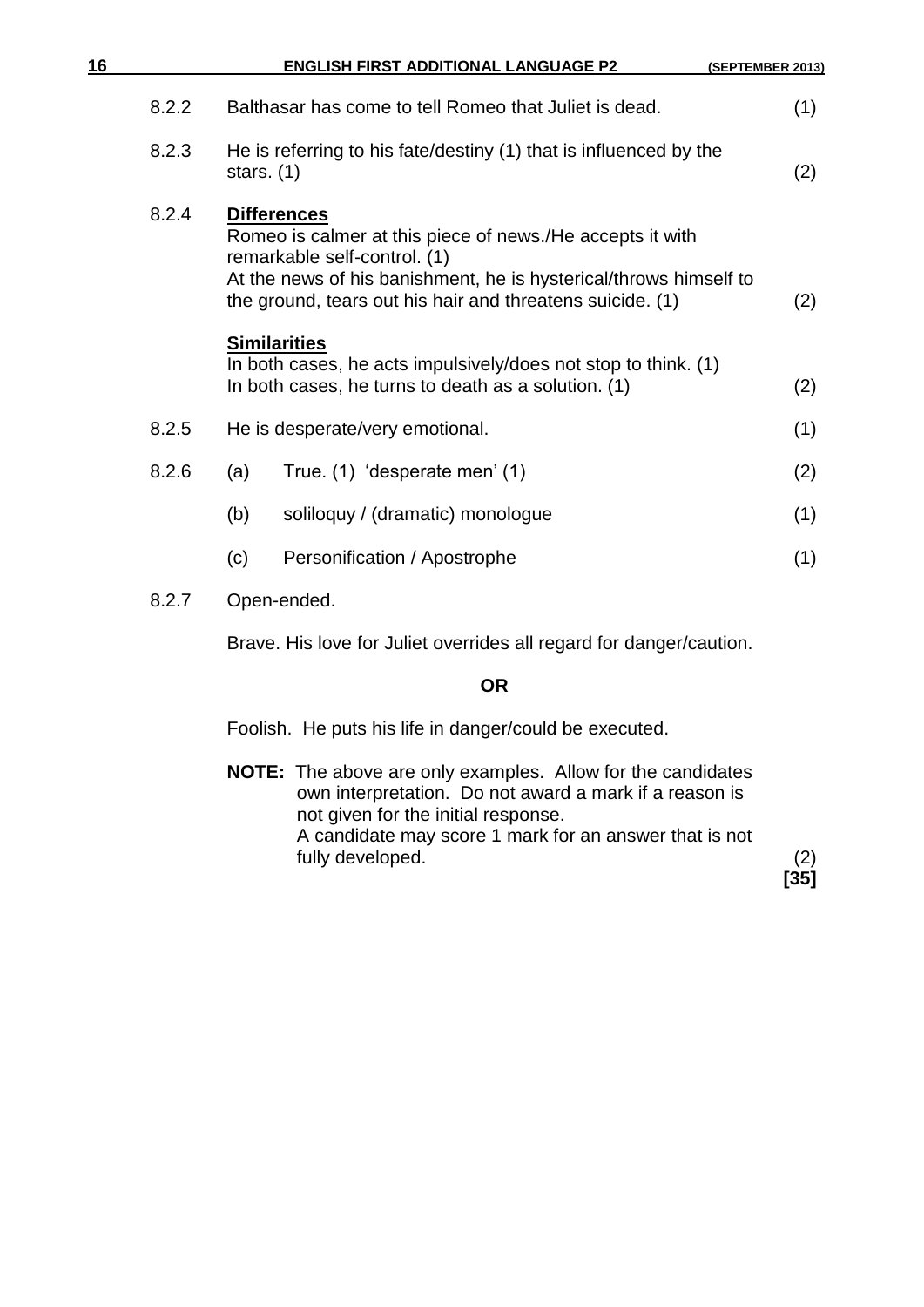#### **QUESTION 9 (ESSAY QUESTION)**

#### *NOTHING BUT THE TRUTH*

#### **NOTE: Use the 35-mark assessment rubric to assess candidates' essays. Consider all alternative responses which are substantiated with relevant references to the text.**

- How important cultural ways are to Thando and Sipho
	- o When Themba, Sipho's brother, dies in London his daughter, Mandisa brings 'home' his remains.
	- o Sipho has already made all the funeral arrangements according to traditional custom.
	- o He is upset that his brother has been cremated and does not quite know how to put things right with the ancestors.
	- $\circ$  Thando is shocked when Mandisa suggests dinner with Mpho on the night before the funeral, as respect for the dead and an acceptable period of mourning must be kept.
	- o She refuses to accompany Mandisa to Johannesburg without her father's permission.
- The struggle to hold onto one's cultural identity, especially with regard to Mandisa, the 'African Princess'.
	- o Mandisa was brought up in London by her father, Themba and her West Indian mother.
	- o Her surname has been changed to McKay to make it easier for her in London.
	- $\circ$  She brings with her her father's ashes in an urn, which is unacceptable at a traditional African funeral./She thinks a funeral is just 'ceremonial'.
	- o She is Western in her independent thinking and attitudes./She lives her own life and is free to make her own decisions.
	- $\circ$  She maintains that her father had died two weeks before and that is all the mourning time she needs to give.
	- o She fails to understand why it is inappropriate to go out the night before her father's funeral.
	- o Mandisa is a fashion designer who wishes to meet some local designers.
	- o Thando knows of a renowned one in Johannesburg.
	- $\circ$  Johannesburg is the city of opportunity in the new South Africa and is the hub of the fashion industry.
	- o Mandisa invites Thando to travel with her to Johannesburg and is shocked when she says that she needs to get her father's permission.
- How cultural traditions are threatened
	- o Thelma, as the deceased's wife should have accompanied her husband's body for burial in South Africa.
	- o Instead, she has cremated her husband.
	- o She does not appreciate the importance of a proper burial in African culture.
	- o Both Thelma and Mandisa are ignorant of the importance of ancestors.
	- o Even Thando hopes to have her father, Sipho, live with her when she marries Mpho. This is contrary to African tradition.
	- o Themba wished Mandisa could have married one of the sons of his African friends in exile. Mandisa saw them as her siblings. **[35]**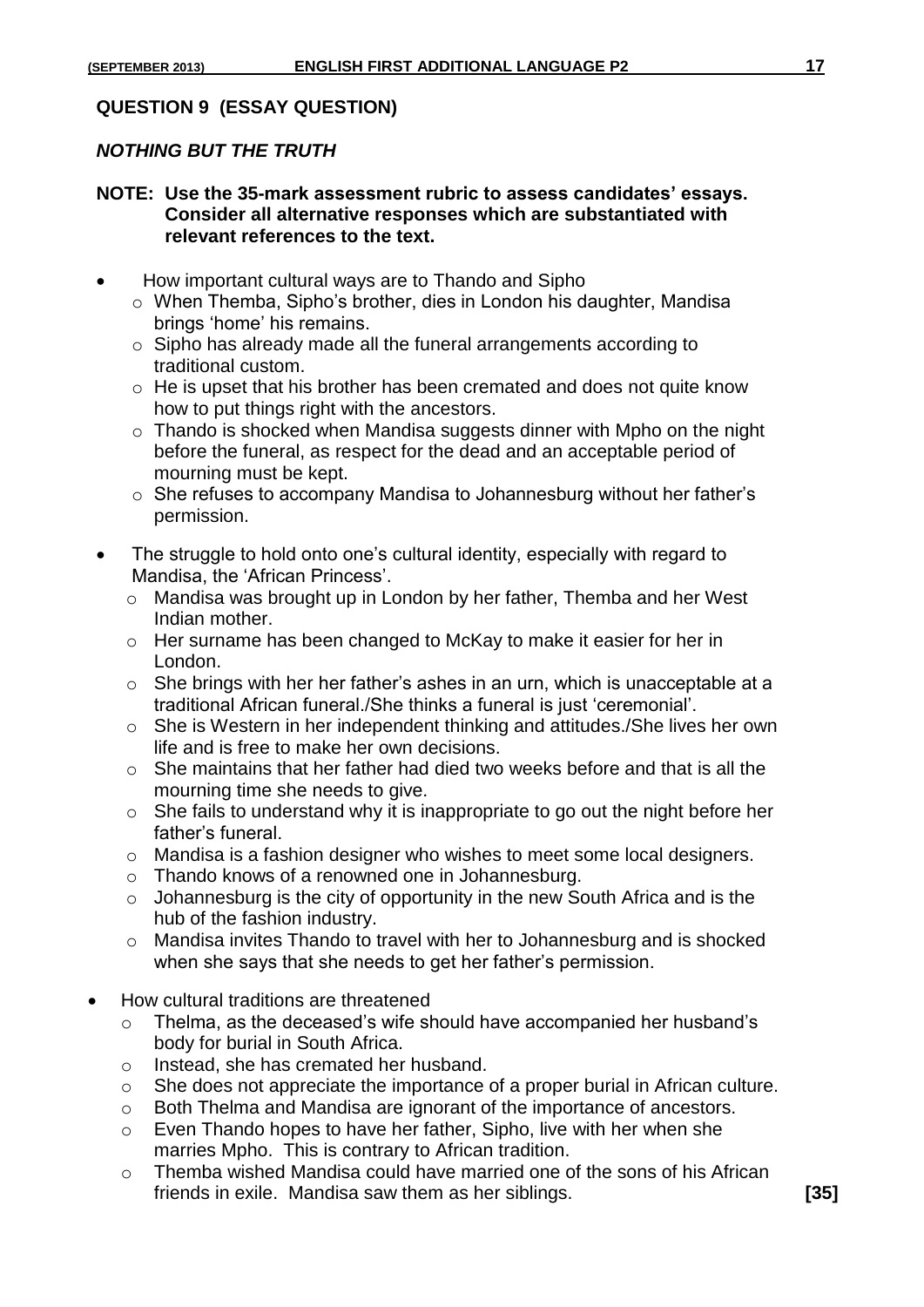## **QUESTION 10 (CONTEXTUAL QUESTION)**

#### *NOTHING BUT THE TRUTH*

| <b>NOTE:</b> Candidates are required to answer BOTH questions, i.e. |
|---------------------------------------------------------------------|
| QUESTION 10.1 and 10.2.                                             |

| 10.1 | 10.1.1 | (a)     | C/undertaker                                                                                                                                                                                                                                                                                                                                                                                    | (1) |
|------|--------|---------|-------------------------------------------------------------------------------------------------------------------------------------------------------------------------------------------------------------------------------------------------------------------------------------------------------------------------------------------------------------------------------------------------|-----|
|      |        | (b)     | A/Thando's mother                                                                                                                                                                                                                                                                                                                                                                               | (1) |
|      |        | (c)     | D/chief librarian                                                                                                                                                                                                                                                                                                                                                                               | (1) |
|      |        | (d)     | <b>B</b> /teacher                                                                                                                                                                                                                                                                                                                                                                               | (1) |
|      | 10.1.2 |         | Themba's daughter will be bringing his body from London. (1)<br>The undertaker will accompany Sipho and Thando to the airport<br>to collect the body. (1)                                                                                                                                                                                                                                       | (2) |
|      | 10.1.3 | arrest. | Themba had heart disease/ a heart attack/heart failure/cardiac                                                                                                                                                                                                                                                                                                                                  | (1) |
|      | 10.1.4 |         | Thelma, as the widow of the deceased, (1) should have<br>accompanied her husband's body for burial.(1)                                                                                                                                                                                                                                                                                          | (2) |
|      | 10.1.5 |         | South Africa/New Brighton/Port Elizabeth                                                                                                                                                                                                                                                                                                                                                        | (1) |
|      | 10.1.6 |         | Thando thinks that Themba left because he was an activist in<br>the Struggle. (1)<br>She thinks he had to leave or he would have been arrested. (1)                                                                                                                                                                                                                                             | (2) |
|      | 10.1.7 | (a)     | anger/frustration/agitation/bitterness                                                                                                                                                                                                                                                                                                                                                          | (1) |
|      |        | (b)     | Sipho is not keen to talk about Themba/not prepared to<br>discuss Themba, as he is still extremely bitter about<br>Themba.                                                                                                                                                                                                                                                                      | (2) |
|      | 10.1.8 |         | He is nervous about receiving Themba's body. (1)<br>He wants to change the topic to avoid discussion. (1)                                                                                                                                                                                                                                                                                       | (2) |
| 10.2 | 10.2.1 |         | After high school, Sipho's father had no money to send him to<br>university. (1)<br>Spilkin & Spilkin Attorneys needed a clerk. (1)<br>Sipho actually wanted to be a lawyer and wanted to do his<br>articles. (1)<br>Mr Spilkin told him he could start in three years' time. (1)<br>He was told that the two young white boys first had to graduate<br>before he could start his articles. (1) |     |
|      |        |         | <b>NOTE:</b> Any THREE of the above.                                                                                                                                                                                                                                                                                                                                                            | (3) |
|      | 10.2.2 |         | <b>B</b> /trainee lawyer                                                                                                                                                                                                                                                                                                                                                                        | (1) |
|      | 10.2.3 |         | racial discrimination/prejudice                                                                                                                                                                                                                                                                                                                                                                 | (1) |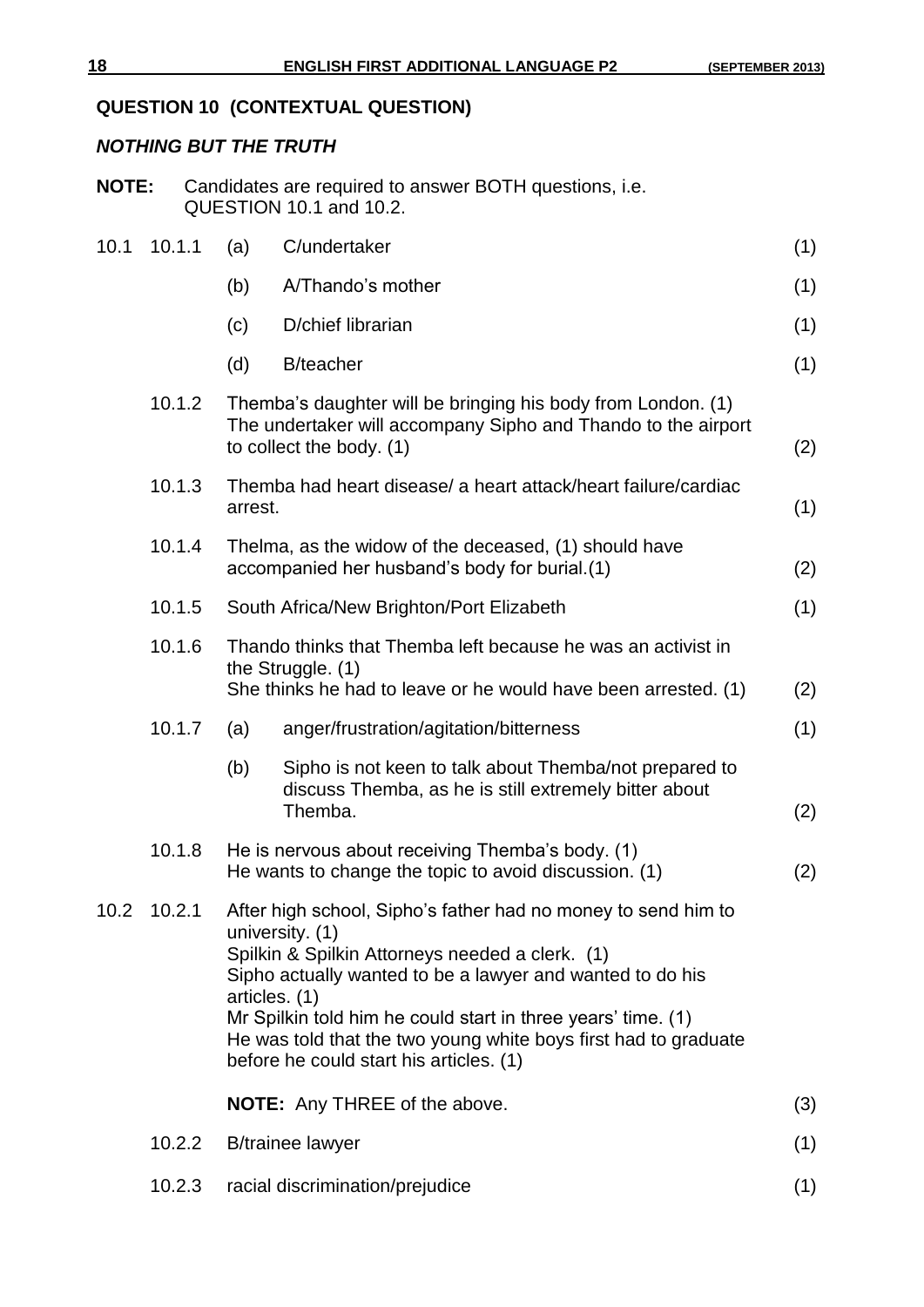| 10.2.4 |              | False. (1) He remains the Assistant Chief Librarian/He does not<br>get the post of Chief Librarian. (1)                                                                | (2) |
|--------|--------------|------------------------------------------------------------------------------------------------------------------------------------------------------------------------|-----|
| 10.2.5 | (a)          | happiness/happy (1)<br>sadness/sad (1)<br>anger/angry (1)                                                                                                              | (3) |
|        | (b)          | Happiness - Sipho was happy that Themba could go and<br>study/further his studies at Fort Hare University. (1)                                                         |     |
|        |              | Sadness – Sipho was sad that he did not have the<br>opportunity to study law/that his father could not afford to<br>have him study further. (1)                        |     |
|        |              | Anger – Sipho was angry that his father had cashed in his<br>life insurance policy to fund Themba's studies while he<br>had to stop studies after school. (1)          |     |
|        |              | NOTE: Do not accept 'His father had no money' for<br>the 'Anger' response.                                                                                             | (3) |
| 10.2.6 | uncle. $(1)$ | Mandisa is harsh and disrespectful to Sipho./Sipho is older and<br>as such, she should show respect. (1)<br>She is selfish and protective of her father but not of her | (2) |

- 10.2.7 Open-ended
	- Yes. In many instances parents do not have the money to finance some of their children's tertiary studies. Their financial situation might have changed.

#### **OR**

- No. Parents should treat their children equally, regardless. It is their responsibility to ensure that they have enough money for the education of all their children.
- **NOTE:** The above are only examples. Allow for the candidates own interpretation. Do not award a mark if a reason is not given for the initial response. A candidate may score 1 mark for an answer that is not fully developed. (3)

**[35]**

**TOTAL SECTION B: 35**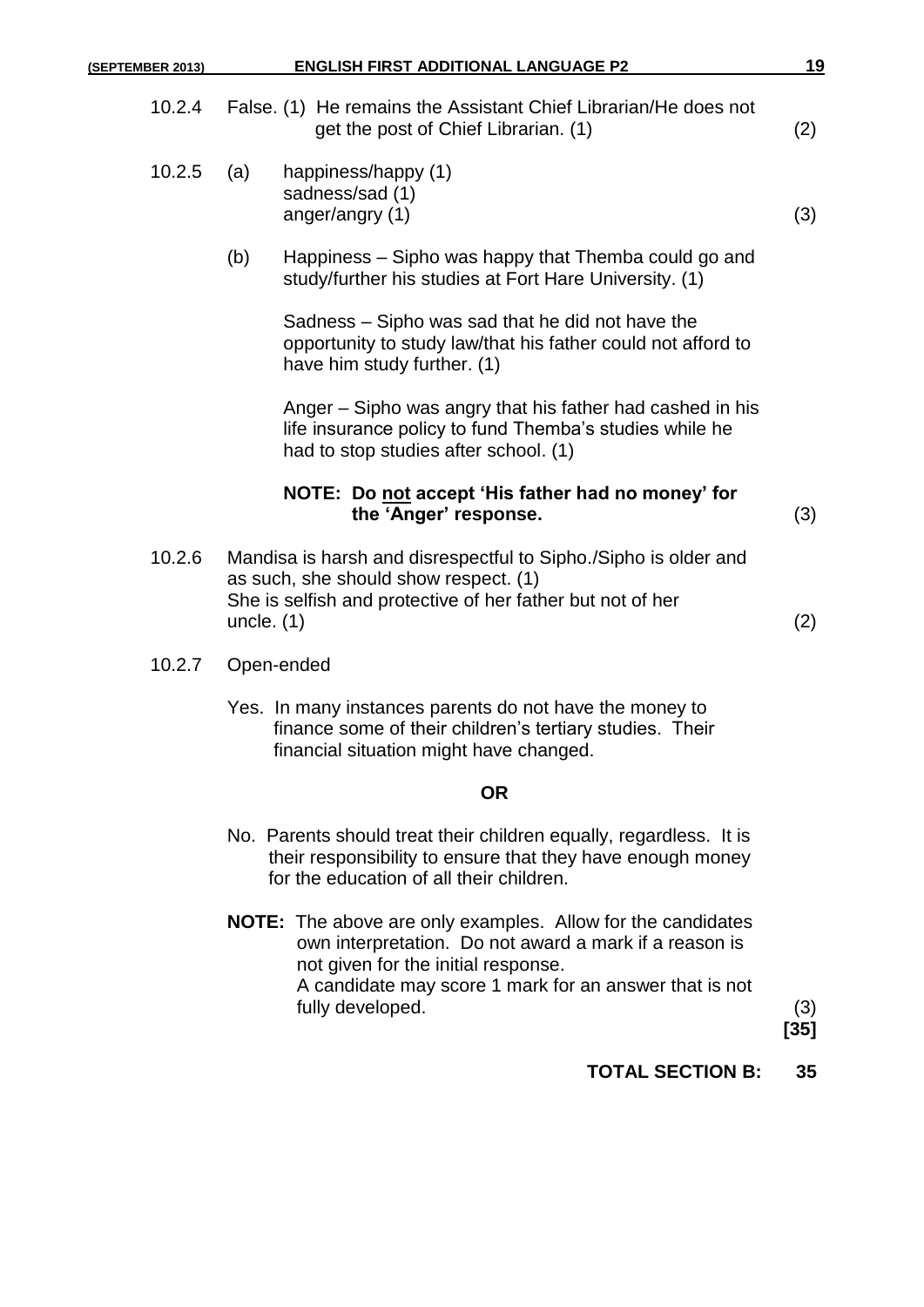#### **SECTION C: SHORT STORIES**

**NOTE:** Candidates are required to answer ONE question (EITHER the essay OR the contextual question) **on one of the short stories they have studied.**

### **QUESTION 11 (ESSAY QUESTION)**

#### *THE LUNCHEON –* **W. Somerset Maugham**

#### **NOTE: Use the 35-mark assessment rubric to assess candidates' essays. Consider all alternative responses which are substantiated with relevant references to the text.**

- The narrator's initial expectations and later 'silent revenge'
	- $\circ$  The narrator feels flattered when he is asked by a woman to have lunch at a very fancy restaurant.
	- $\circ$  He hopes that she is young and attractive possibly someone he can date.
	- o He does not know her and feels pressurised to create an impressive image – he is after all a writer!
	- o He has 80 francs and thinks that the meal would cost about 15 francs.
	- o He is happy to let her do the talking because she is talking about him.
	- o He is unable to admit that he cannot afford the meal.
	- o He becomes anxious that he will be unable to foot the bill.
	- o He even schemes that he will pretend that he has been pick-pocketed.
	- $\circ$  In the end he tries not to care.
	- $\circ$  He is able to give the waiter only a very small tip.
	- o He has no money to live on for the rest of the month.
	- o He has his revenge twenty years later when he sees that she has become very fat because of her greed.
- The woman's ironic statements
	- o The woman pretends not to eat much.
	- $\circ$  Throughout the meal her repetitive statements "I never eat anything for luncheon" and "I never eat more than one thing" show that she is out of touch with reality or she does not want to admit how much she eats.
	- o She proceeds to order a whole lot of the most expensive dishes.
	- o She is greedy and self-centred.
	- $\circ$  She is insincere and manipulative in the way she takes advantage of the narrator.
	- o She ends up being obese/overweight.
- The waiter's encouragement for them to eat
	- o He is described as having a "priest-like face" and a "false face".
	- o He encourages the woman to order the most expensive food, possibly so that he could get a bigger tip.
	- $\circ$  He is attentive and polite typical of a waiter at an expensive restaurant.
	- o He is probably disappointed at the end of the meal, because the tip was well below the minimum – he had certainly gone to great lengths to keep the guests satisfied. **[35]**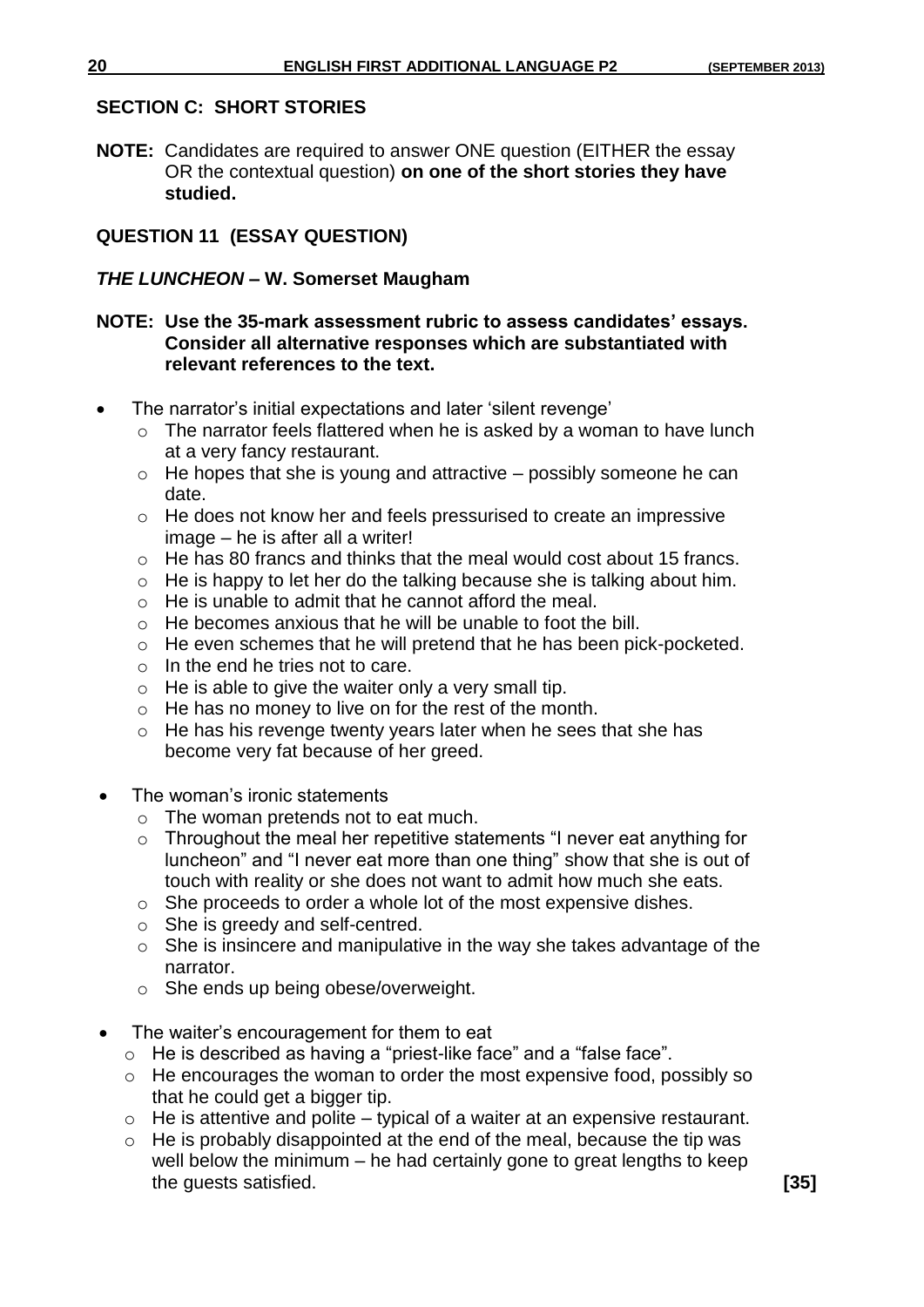# **QUESTION 12 (CONTEXTUAL QUESTION)**

## *THE DUBE TRAIN –* **Can Themba**

**NOTE:** Candidates are required to answer BOTH questions, i.e. QUESTIONS 12.1 and 12.2.

| 12.1 | 12.1.1 | (a)   | boards                                                                                                                                                                                   | (1) |
|------|--------|-------|------------------------------------------------------------------------------------------------------------------------------------------------------------------------------------------|-----|
|      |        | (b)   | Monday/cold                                                                                                                                                                              | (1) |
|      |        | (c)   | big/huge/large                                                                                                                                                                           | (1) |
|      |        | (d)   | jumps                                                                                                                                                                                    | (1) |
|      | 12.1.2 |       | He moved in a self-confident/boastful/an arrogant manner.                                                                                                                                | (1) |
|      | 12.1.3 | (a)   | A missing seat (1) and a broken door. (1)                                                                                                                                                | (2) |
|      |        | (b)   | Under the apartheid regime, the black narrator had to<br>travel in the third-class carriage./First- and second-class<br>carriages were reserved for whites in apartheid South<br>Africa. | (2) |
|      | 12.1.4 |       | A lack of respect for women/one's elders.                                                                                                                                                | (1) |
|      | 12.1.5 |       | When she boards the train, she is filled with self-pride/<br>confidence/arrogance/her manner scares even adults. (1)<br>Now, she is scared/she whimpers/she speaks weakly. (1)           | (2) |
|      | 12.1.6 | anger |                                                                                                                                                                                          | (1) |
|      | 12.1.7 | (a)   | She is a safe distance away from the tsotsi (too far for him<br>to harm her, so she can make this comment).                                                                              | (1) |
|      |        | (b)   | She refers to the disrespectful/lewd way in which the<br>tsotsi speaks to the girl (1) and the physical manner in<br>which he abuses/gropes her. (1)                                     | (2) |
|      | 12.1.8 |       | tsotsi – (young) thug/gangster/criminal (1)<br>jewish $-$ it's fine/good (1)                                                                                                             | (2) |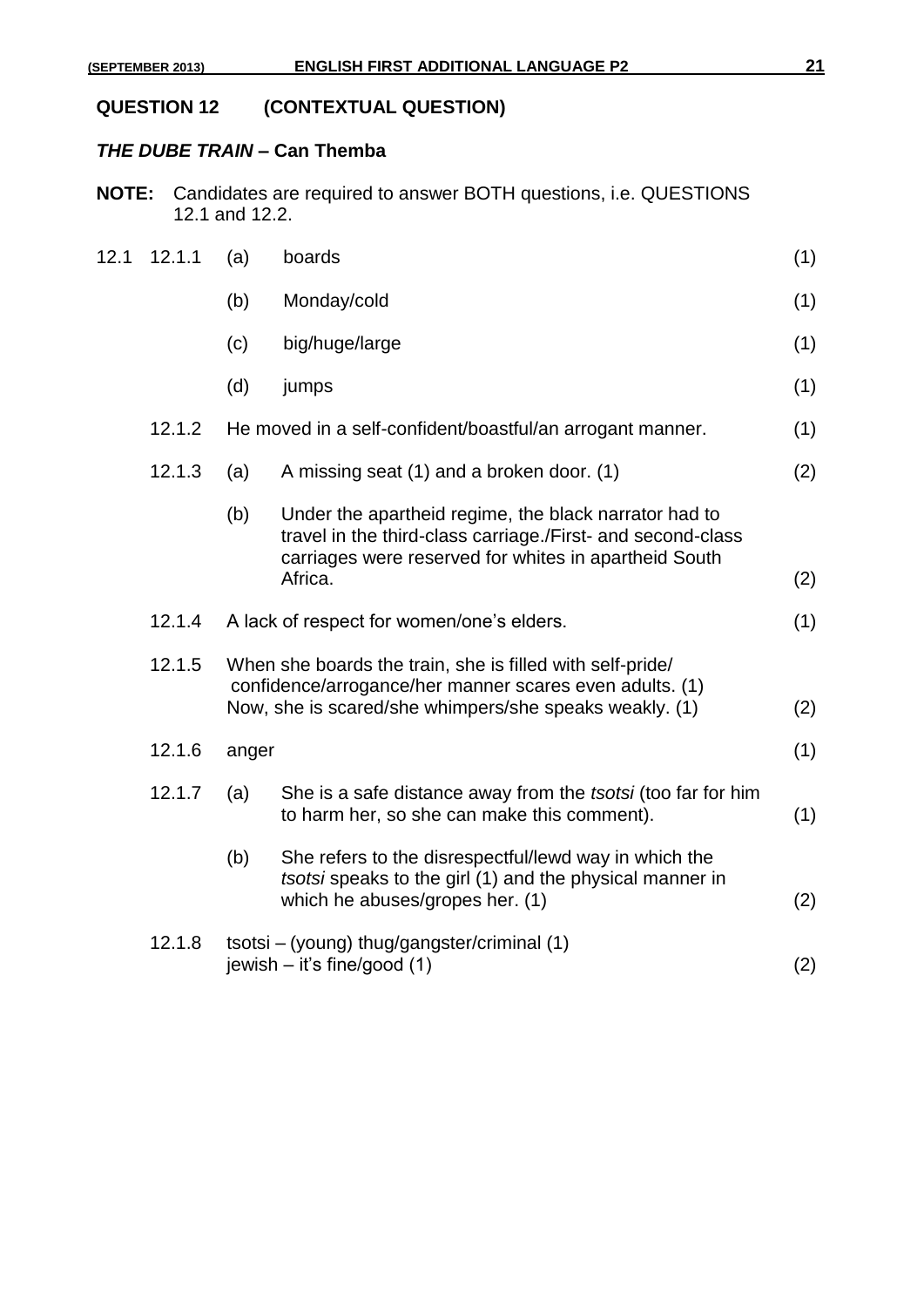| 22   |        |              | <b>ENGLISH FIRST ADDITIONAL LANGUAGE P2</b>                                                                                                                                                                                                     | (SEPTEMBER 2013) |
|------|--------|--------------|-------------------------------------------------------------------------------------------------------------------------------------------------------------------------------------------------------------------------------------------------|------------------|
| 12.2 | 12.2.1 | (a)          | "urchin"                                                                                                                                                                                                                                        | (1)              |
|      |        | (b)          | The tsotsi curses the older woman very rudely/crudely<br>swears at her. (1)<br>The older woman could be his mother/ is a mother figure,<br>who should be respected. (1)                                                                         |                  |
|      |        |              |                                                                                                                                                                                                                                                 | (2)              |
|      |        | (c)          | He does not move/stir/stands quite still.                                                                                                                                                                                                       | (1)              |
|      | 12.2.2 |              | A/personification                                                                                                                                                                                                                               | (1)              |
|      | 12.2.3 |              | They are shocked into silence.                                                                                                                                                                                                                  | (1)              |
|      | 12.2.4 |              | True. (1) " he seemed to know exactly where the vulnerable<br>jugular was." (1)                                                                                                                                                                 |                  |
|      |        | <b>NOTE:</b> | Award a mark for the reason/motivation only if the first<br>part of the answer (TRUE) is correct.<br>If only TRUE is given award 1 mark.                                                                                                        | (2)              |
|      | 12.2.5 | Open-ended   |                                                                                                                                                                                                                                                 |                  |
|      |        |              | Yes. They could endanger their own lives/Their fear causes<br>them to detach themselves from their fellow human<br>beings.                                                                                                                      |                  |
|      |        |              | <b>OR</b>                                                                                                                                                                                                                                       |                  |
|      |        |              | No. They act in a cowardly manner. They could assist the big<br>man/stand up to/challenge the tsotsi.                                                                                                                                           |                  |
|      |        |              | <b>NOTE:</b> The above are only examples. Allow for the candidate's<br>own interpretation. Do not award a mark if a reason is<br>not given for the initial response. A candidate may<br>score 1 mark for an answer that is not fully developed. | (2)              |
|      | 12.2.6 |              | It is ironic because the <i>tsotsi</i> will need a cemetery after he is<br>thrown through the window/flung out of the moving train/passing<br>the cemetery the passengers are not aware of the fact that<br>someone is going to die shortly.    | (2)              |

- 
- 12.2.7 The big man lifts the boy by the arm and between the legs/grabs the boy (1) and flings him through the window. (1) He is killed as the train is moving.  $(1)$  (3)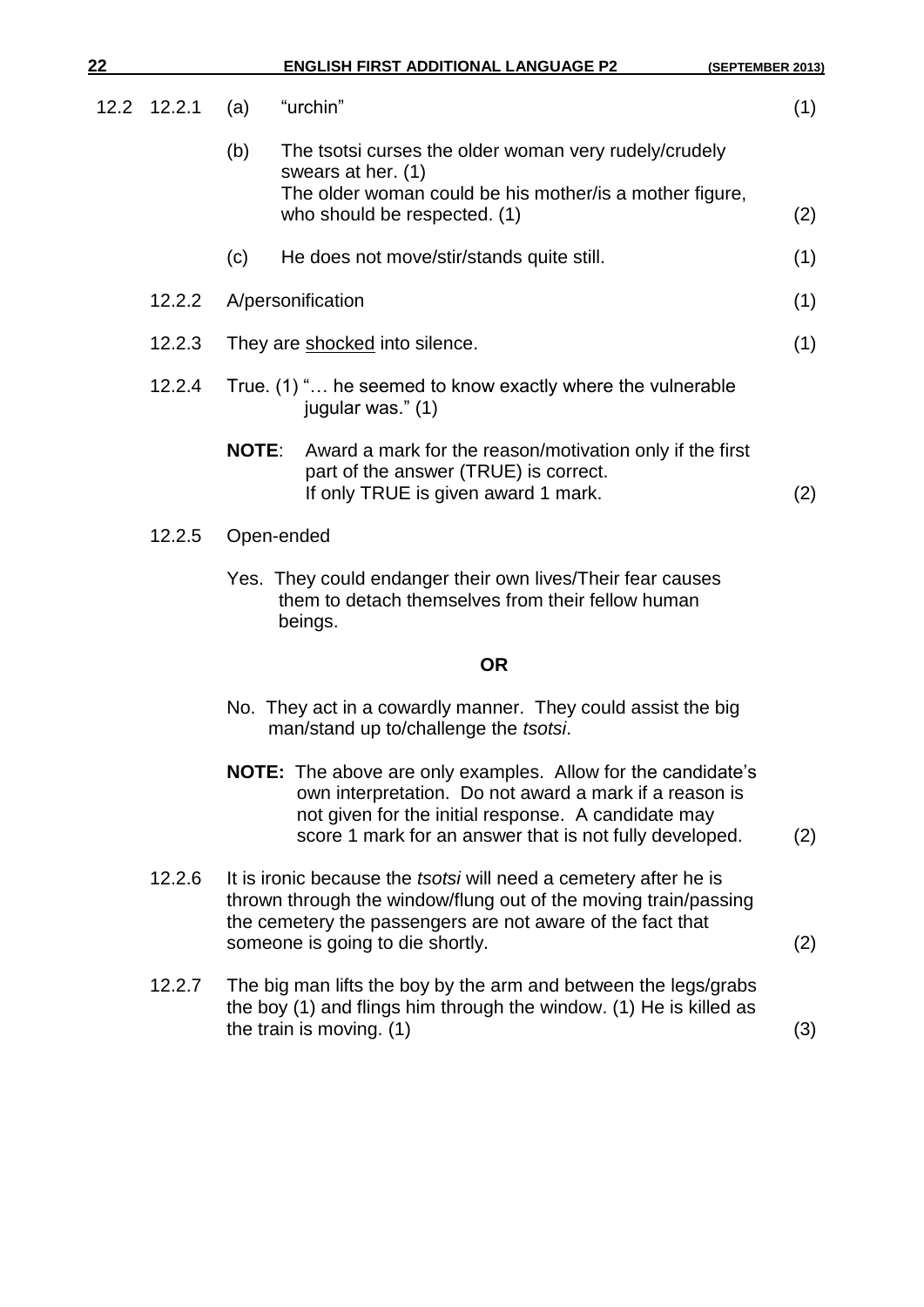12.2.8 The narrator wants to show that the tsotsi speaks differently. (1) His language is hardly understood by other people/people who do not belong to his group/gang. (1) It adds to the reality of the environment in which the story is set. (1)

| <b>NOTE:</b> Accept any two facts. |  |
|------------------------------------|--|
|                                    |  |

**[35]**

|  | <b>TOTAL SECTION C:</b> |  |
|--|-------------------------|--|
|--|-------------------------|--|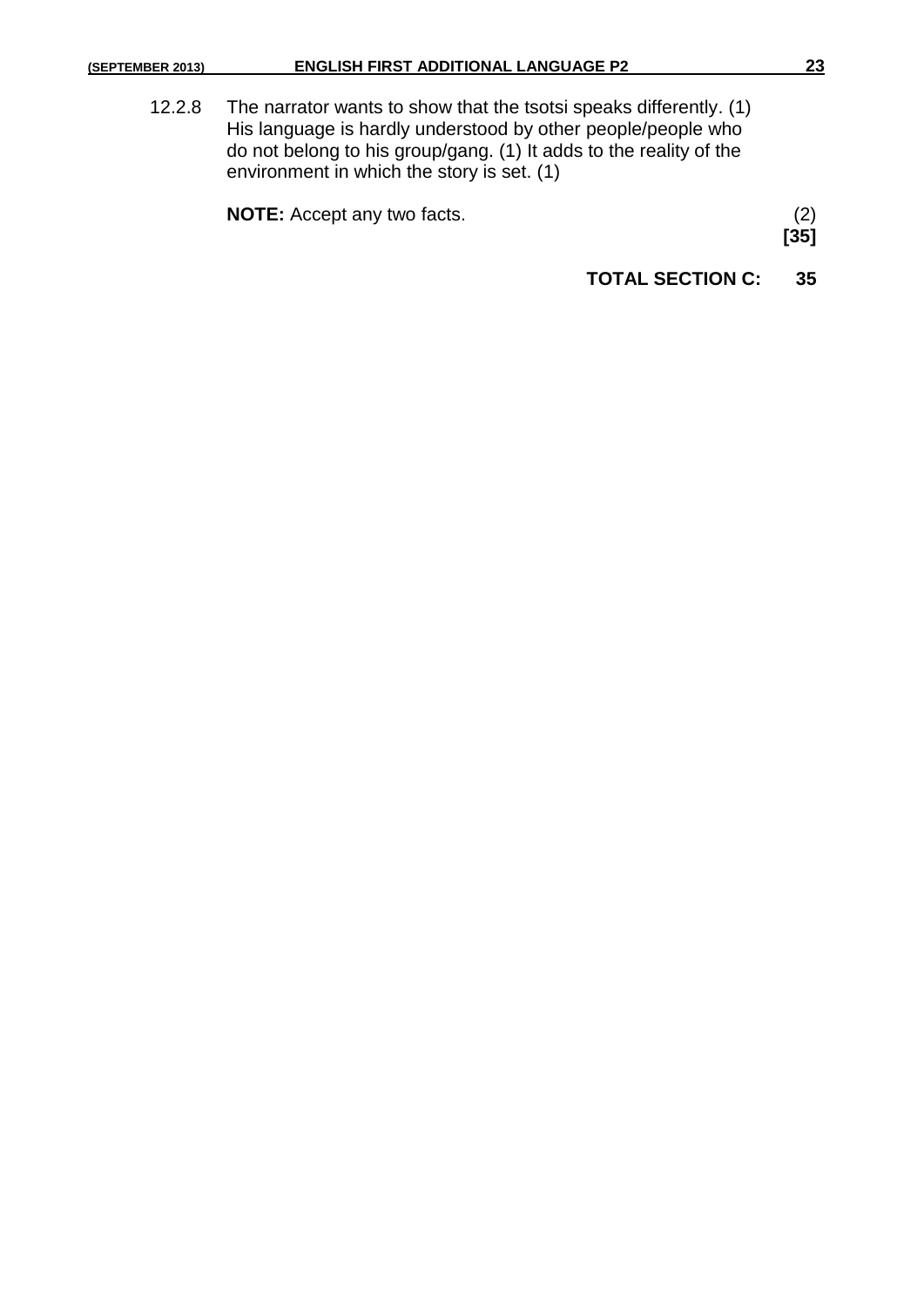#### **SECTION D: POETRY**

**NOTE:** Candidates are required to answer ANY TWO of the prescribed poems.

### **QUESTION 13**

#### **An elementary school classroom in a slum – Stephen Spender**

| 13.1 | 13.1.1           | role                                                                                                                                                                                                                                                       | $(\frac{1}{2})$ |
|------|------------------|------------------------------------------------------------------------------------------------------------------------------------------------------------------------------------------------------------------------------------------------------------|-----------------|
|      | 13.1.2           | education                                                                                                                                                                                                                                                  | $(\frac{1}{2})$ |
|      | 13.1.3           | undernourished                                                                                                                                                                                                                                             | $(\frac{1}{2})$ |
| 13.2 |                  | The tall girl's head is too heavy for her thin neck to support. (1)<br>The pale, thin boy has round/black/small eyes like a rat. (1)<br>Another boy is deformed with a hereditary disease. (1)                                                             |                 |
|      |                  | <b>OR</b>                                                                                                                                                                                                                                                  |                 |
|      |                  | The big head, thin body and stunted growth (1) are all symptoms of<br>malnourishment/lack of good nutrition/diet (1) and a lack of exercise,<br>sunshine and medical care (1).                                                                             | (3)             |
| 13.3 |                  | The walls are pale yellow in colour/have a dull, unattractive colour. (1)<br>They are old/lumpy/resemble cream that is rancid/curdled. (1)                                                                                                                 | (2)             |
| 13.4 | C/claustrophobic |                                                                                                                                                                                                                                                            | (1)             |
| 13.5 |                  | The speaker feels the donations are inappropriate as they have no<br>relation to the children's environment. (1)<br>They reveal a world that is beyond the reach of the children. (1)<br>It will cause discontentment among them and lead them astray. (1) |                 |
|      |                  | <b>NOTE:</b> Any ONE of the above.                                                                                                                                                                                                                         | (1)             |
| 13.6 | 13.6.1           | Metaphor                                                                                                                                                                                                                                                   | (1)             |
|      | 13.6.2           | It shows that the children are extremely thin (1) and poorly<br>dressed. (1)                                                                                                                                                                               | (2)             |
|      |                  | 13.7 True. (1) "let their tongues / Run naked into books" (1)                                                                                                                                                                                              |                 |
|      |                  | NOTE: Award a mark for the reason/motivation only if the first part of the<br>answer (TRUE) is correct.<br>If only TRUE is given award 1 mark.                                                                                                             | (2)             |
| 13.8 |                  | The pristine/clean/civilised cities (1)<br>The grey, smog-laden slums. (1)                                                                                                                                                                                 | (2)             |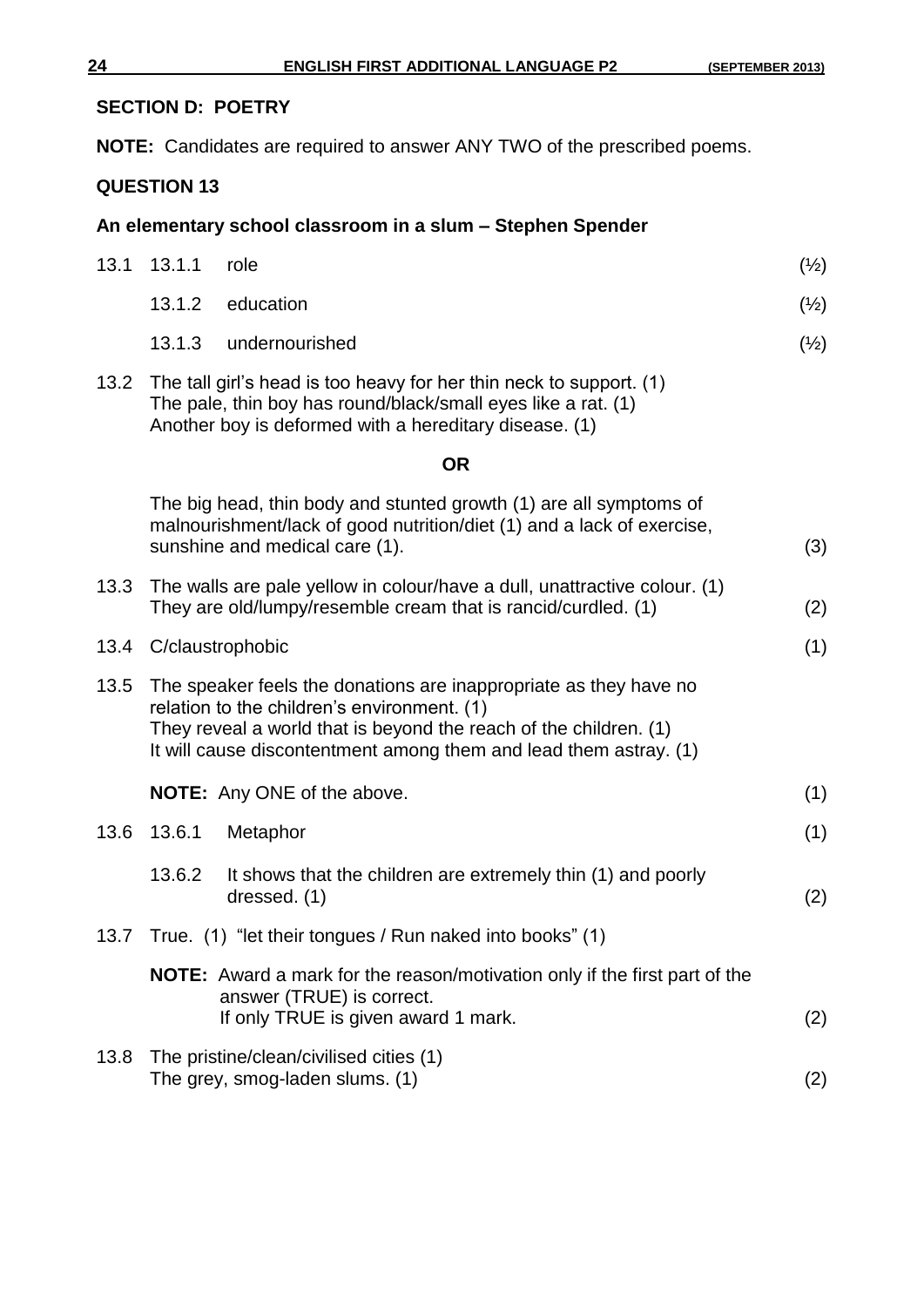|      | (SEPTEMBER 2013)           | <b>ENGLISH FIRST ADDITIONAL LANGUAGE P2</b>                                                                                                                                                                                                                                   | 25                                                    |
|------|----------------------------|-------------------------------------------------------------------------------------------------------------------------------------------------------------------------------------------------------------------------------------------------------------------------------|-------------------------------------------------------|
| 13.9 | circumstances.             | The purpose should be to widen their horizons and develop their<br>imagination so that they can rise above their dismal surroundings/                                                                                                                                         |                                                       |
|      |                            | <b>NOTE:</b> Allow for candidates' own opinions and alternative ways of<br>expressing their ideas.                                                                                                                                                                            | (2)                                                   |
|      | <b>QUESTION 14</b>         |                                                                                                                                                                                                                                                                               | $[17\frac{1}{2}]$                                     |
|      |                            | A prayer for all my countrymen - Guy Butler                                                                                                                                                                                                                                   |                                                       |
| 14.1 | 14.1.1<br>14.1.2<br>14.1.3 | citizens<br>difficulties<br>sincere                                                                                                                                                                                                                                           | $(\frac{1}{2})$<br>$(\frac{1}{2})$<br>$(\frac{1}{2})$ |
| 14.2 | "ordain"                   |                                                                                                                                                                                                                                                                               | (1)                                                   |
| 14.3 | C/apostrophe               |                                                                                                                                                                                                                                                                               | (1)                                                   |
| 14.4 |                            | He requests God to bring about a change in South Africa/to enable<br>people to survive the present atrocities, (1) by causing some actions to be<br>taken or some words to be said. (1)                                                                                       | (2)                                                   |
| 14.5 | 14.5.1                     | The negative effects of the evil system of apartheid, e.g.<br>prejudice, poverty, victimisation, injustice, oppression,<br>discrimination/racism.                                                                                                                             | (2)                                                   |
|      | 14.5.2                     | He hopes that men will once more revere God and worship<br>Him./There will still be those who are capable of knowing and<br>praising God.(1)<br>Men will once again love each other (as the image of God). (1)                                                                | (2)                                                   |
| 14.6 | 14.6.1                     | Alliteration                                                                                                                                                                                                                                                                  | (1)                                                   |
|      | 14.6.2                     | The hard repetition of the b-sound suggests the physical and<br>emotional effects of apartheid./People were literally beaten and<br>broken./Life under apartheid destroyed people's lives./People<br>were defeated and oppressed./The b-sound slows the tempo of<br>the poem. |                                                       |
|      |                            | <b>NOTE:</b> Accept any two of the above                                                                                                                                                                                                                                      | (2)                                                   |
| 14.7 |                            | The poet refers to 'all my countrymen'.                                                                                                                                                                                                                                       | (1)                                                   |
| 14.8 |                            | True. (1) "a head grew clear" (1)                                                                                                                                                                                                                                             |                                                       |
|      |                            | <b>NOTE:</b> Award a mark for the reason/motivation only if the first part of the<br>answer (TRUE) is correct.<br>If only TRUE is given award 1 mark.                                                                                                                         | (2)                                                   |
| 14.9 | Open-ended                 | Yes. Despite all the 'rot', there are still people who act rationally/love                                                                                                                                                                                                    |                                                       |

others regardless of race, creed, gender or culture.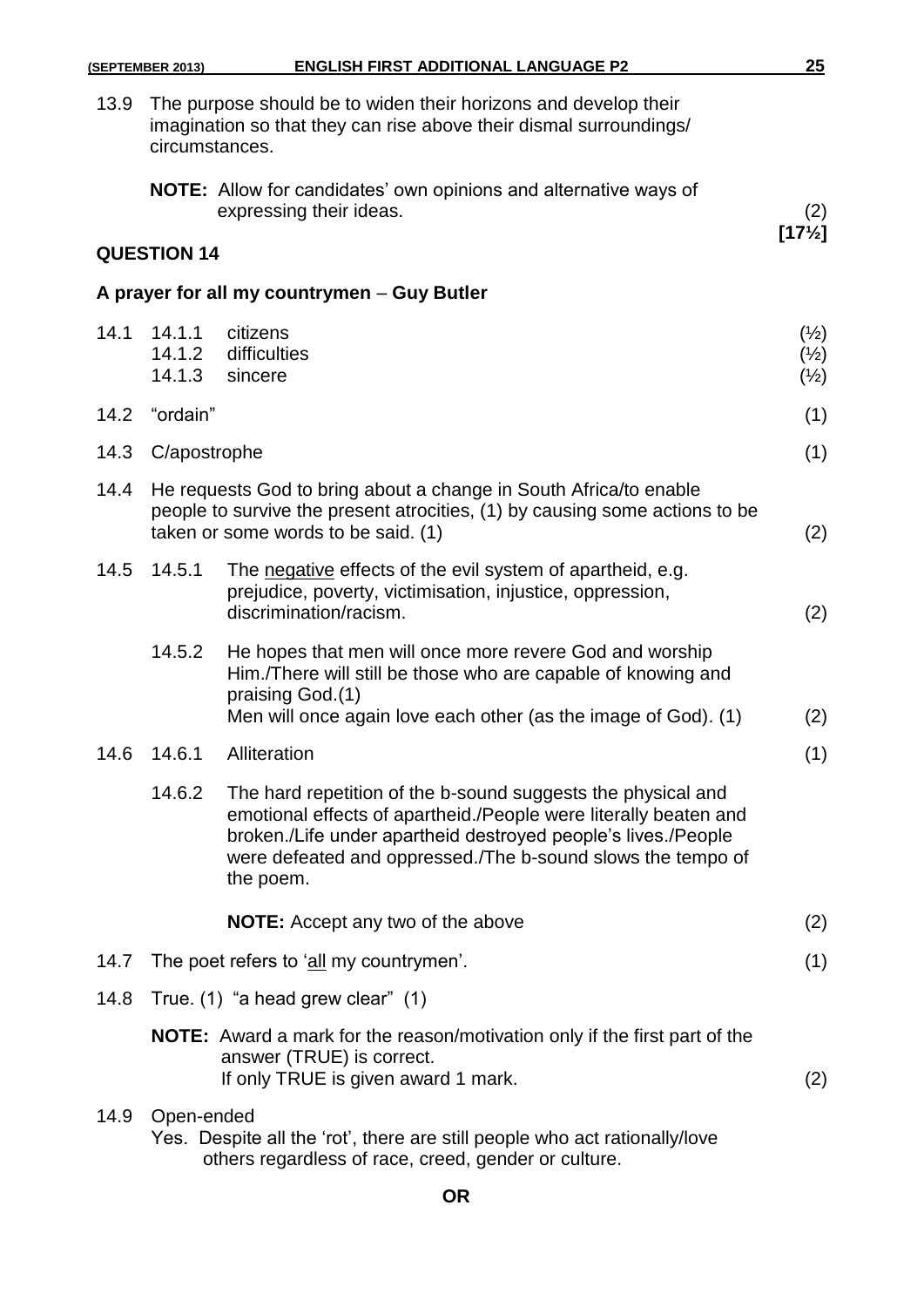| 26   |                    | <b>ENGLISH FIRST ADDITIONAL LANGUAGE P2</b>                                                                                                                          | (SEPTEMBER 2013)         |
|------|--------------------|----------------------------------------------------------------------------------------------------------------------------------------------------------------------|--------------------------|
|      |                    | No. Many people/groups are still engaged in fighting and violent<br>protests/racist and inflict hatred on one another.                                               |                          |
|      |                    | <b>NOTE:</b> The above are only examples. Allow for the candidate's own<br>interpretation. Do not award a mark if a reason is not given for<br>the initial response. |                          |
|      |                    | A candidate may score 1 mark for an answer that is not fully                                                                                                         |                          |
|      |                    | developed.                                                                                                                                                           | (2)<br>$[17\frac{1}{2}]$ |
|      | <b>QUESTION 15</b> |                                                                                                                                                                      |                          |
|      |                    | Death be not proud - John Donne                                                                                                                                      |                          |
| 15.1 | 15.1.1             | boldness                                                                                                                                                             | $(\frac{1}{2})$          |
|      | 15.1.2             | powerful                                                                                                                                                             | $(\frac{1}{2})$          |
|      | 15.1.3             | fear                                                                                                                                                                 | $(\frac{1}{2})$          |
| 15.2 |                    | Those people, whom Death thinks it kills, do not die according to the                                                                                                |                          |
|      |                    | belief in resurrection/life after death/eternal life. (1)<br>Death cannot kill the poet himself. (1)                                                                 | (2)                      |
| 15.3 | 15.3.1             | Metaphor                                                                                                                                                             | (1)                      |
|      | 15.3.2             | Rest and sleep give relaxation, peace and pleasure/are<br>imitations of death. (1)<br>Death gives even greater pleasure. (1)                                         | (2)                      |
|      | 15.4 15.4.1        | He is happy that Death takes the best people.                                                                                                                        | (1)                      |
|      | 15.4.2             | These people are delivered from bodily pains/ physical suffering<br>(1) and their souls are free to enjoy heaven. (1)                                                | (2)                      |
| 15.5 | 15.5.1             | D/mocking                                                                                                                                                            | (1)                      |
|      | 15.5.2             | "Thou art slave"                                                                                                                                                     | (1)                      |
| 15.6 |                    | False. (1) "better than thy stroke" (1)                                                                                                                              |                          |
|      |                    | <b>NOTE:</b> Award a mark for the reason/motivation only if the first part of the<br>answer (FALSE) is correct.<br>If only FALSE is given award 1 mark.              | (2)                      |
| 15.7 |                    | Death is depicted as the Grim Reaper, which uses his scythe to cut down<br>crops. (1) In the same way, Death cuts the life chords of its victims. (1)                | (2)                      |
| 15.8 | Open-ended         |                                                                                                                                                                      |                          |
|      |                    | Yes. He challenges the traditional belief that death is powerful and is<br>feared. His strong belief in life after death strengthens this<br>challenge.              |                          |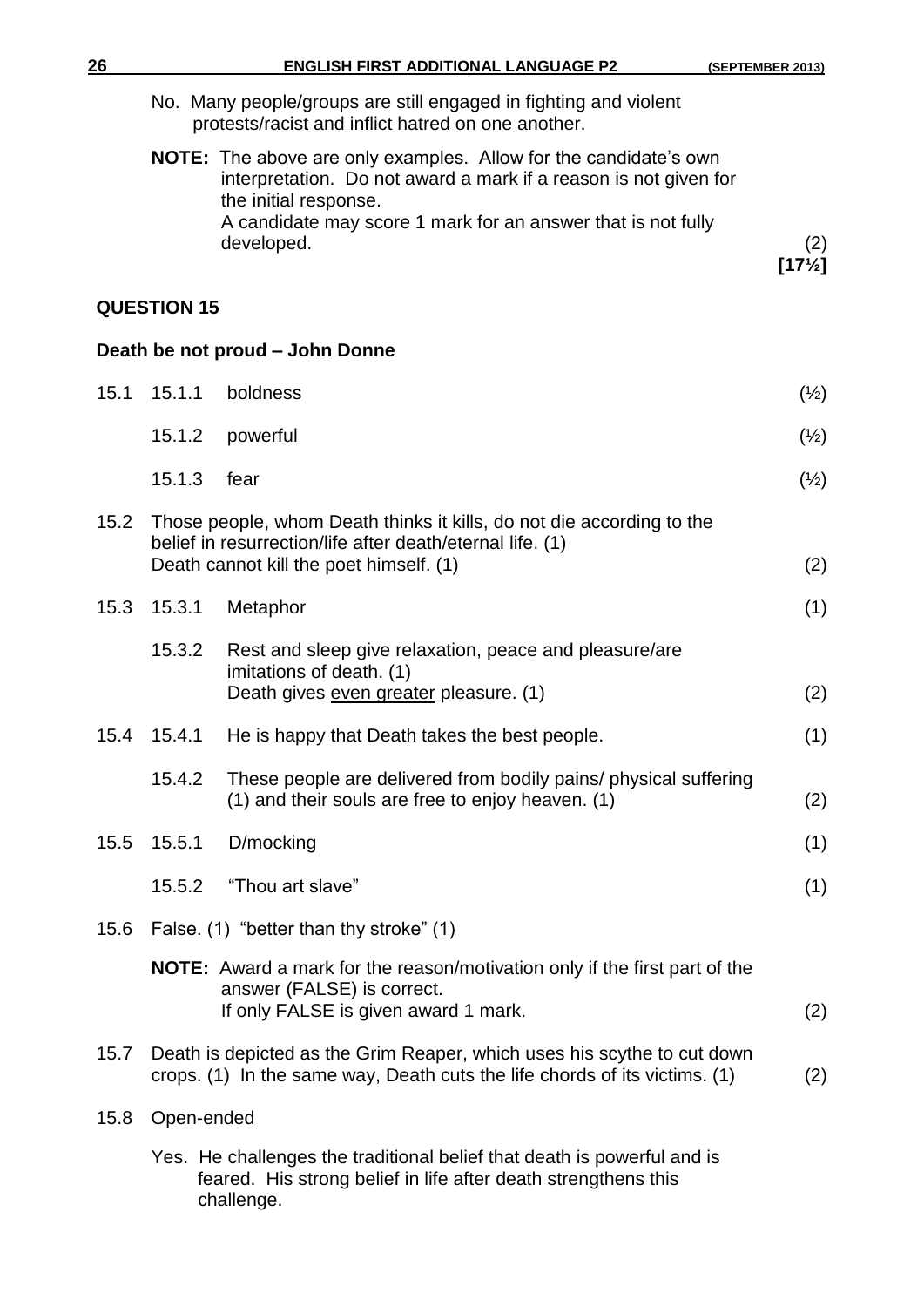#### **OR**

No. Death is final. There is no proof that there is life after death.

| <b>NOTE:</b> The above are only examples. Allow for the candidate's own |                   |
|-------------------------------------------------------------------------|-------------------|
| interpretation. Do not award a mark if a reason is not given for        |                   |
| the initial response.                                                   |                   |
| A candidate may score 1 mark for an answer that is not fully            |                   |
| developed.                                                              | (2)               |
|                                                                         | $[17\frac{1}{2}]$ |

#### **QUESTION 16**

#### **The birth of Shaka – Mbuyiseni Oswald Mtshali**

| 16.1 | 16.1.1      | celebrates                                                                                                | $(\frac{1}{2})$ |
|------|-------------|-----------------------------------------------------------------------------------------------------------|-----------------|
|      | 16.1.2      | legendary                                                                                                 | $(\frac{1}{2})$ |
|      | 16.1.3      | admiration                                                                                                | $(\frac{1}{2})$ |
|      | 16.2 16.2.1 | a cub/baby lion                                                                                           | (1)             |
|      | 16.2.2      | His father, (Senzagakona) was killed before he was born.<br>He was born out of wedlock.                   | (2)             |
| 16.3 | 16.3.1      | boiled his blood (1)<br>pot of passion (1)                                                                | (2)             |
|      | 16.3.2      | He was created with (1) a great and destructive passion/<br>passionate violence/an aggressive spirit. (1) | (2)             |

16.4 Shaka's heart is being compared to an ox shield that symbolises the warlike qualities of his nation/the warrior and the Zulu nation itself.

#### **OR**

Shaka's cleverness/intelligence/astuteness in developing successful war strategies is symbolised by the ox shield.

#### **OR**

Ox shields in those days were made of tough leather (1) and symbolised the toughness of the Zulu warrior that Shaka was. (1) (2)

16.5 True. (1) "Ancestors forged his muscles." (1)

| <b>NOTE:</b> Award a mark for the reason/motivation only if the first part of the |     |  |  |
|-----------------------------------------------------------------------------------|-----|--|--|
| answer (TRUE) is correct.                                                         |     |  |  |
| If only TRUE is given award 1 mark.                                               | (2) |  |  |
|                                                                                   |     |  |  |

16.6 D/prophetic abilities (1)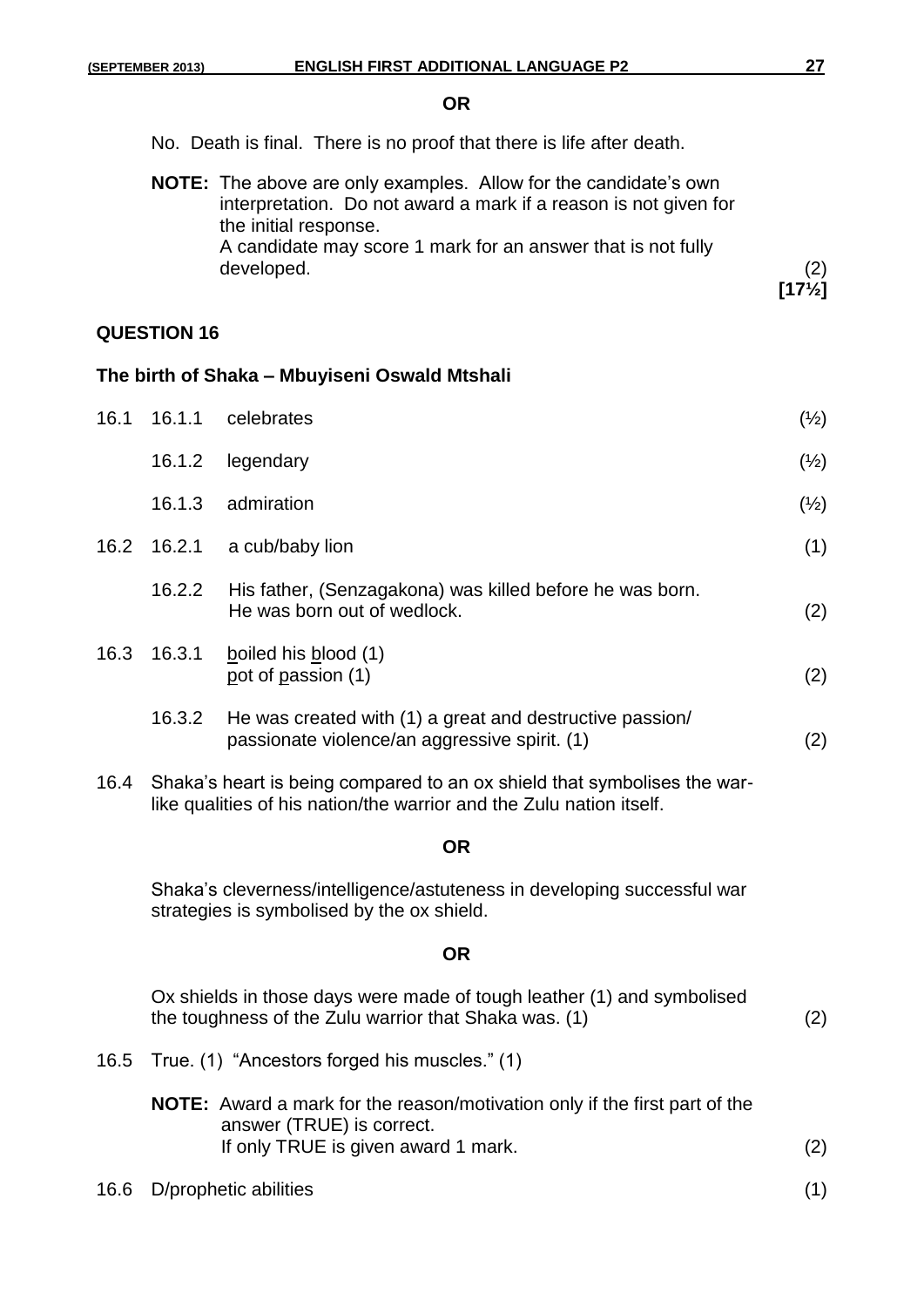| 28<br><b>ENGLISH FIRST ADDITIONAL LANGUAGE P2</b> | (SEPTEMBER 2013) |
|---------------------------------------------------|------------------|
|---------------------------------------------------|------------------|

- 16.7 The whites/British settlers/colonisers who came from Europe to southern Africa/sailing ships from overseas with white colonisers. (2)
- 16.8 Open-ended
	- Yes. He may have been happy to know that his brothers will not rule his kingdom – just reward for assassinating him.

#### **OR**

- No. The thought of foreigners ruling his kingdom could have caused distress/anxiety**.**
- **NOTE:** The above are only examples. Allow for the candidate's own interpretation. Do not award a mark if a reason is not given for the initial response. A candidate may score 1 mark for an answer that is not fully developed. (2)

**[17½]**

- **TOTAL SECTION D: 35**
	- **GRAND TOTAL: 70**